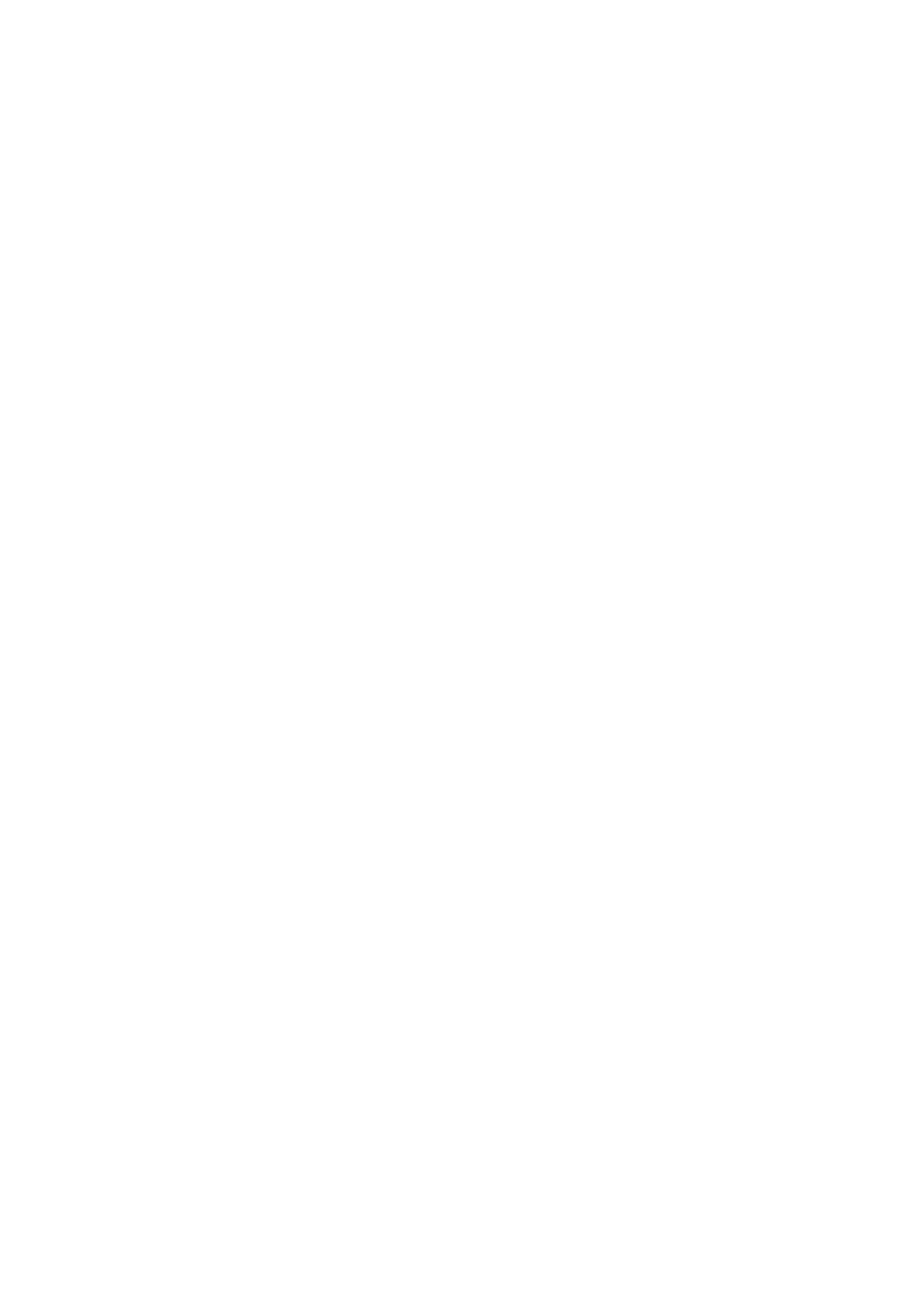## **In the case of Zammit and Attard Cassar v. Malta,**

The European Court of Human Rights (Fifth Section), sitting as a Chamber composed of:

Mark Villiger, *President,* Angelika Nußberger, Boštjan M. Zupančič, Ganna Yudkivska, Vincent A. De Gaetano, André Potocki, Aleš Pejchal, *judges,*

and Milan Blaško, *Deputy Section Registrar,*

Having deliberated in private on 7 July 2015,

Delivers the following judgment, which was adopted on that date:

# PROCEDURE

1. The case originated in an application (no. 1046/12) against the Republic of Malta lodged with the Court under Article 34 of the Convention for the Protection of Human Rights and Fundamental Freedoms ("the Convention") by two Maltese nationals, Mr Carmel Zammit and Ms Doris Attard Cassar ("the applicants"), on 28 December 2011.

2. The applicants were represented by Dr P. Borg Costanzi, a lawyer practising in Valletta. The Maltese Government ("the Government") were represented by their Agent, Dr P. Grech, Attorney General.

3. The applicants alleged that they had suffered a breach of Article 1 of Protocol No. 1 to the Convention in so far as the rent law restrictions had imposed an excessive individual burden on them.

4. On 9 January 2013 the complaint under Article 1 of Protocol No. 1 to the Convention was communicated to the Government.

# THE FACTS

## I. THE CIRCUMSTANCES OF THE CASE

5. The applicants were born in 1943 and 1957 and live in Zabbar and Birkirkara respectively.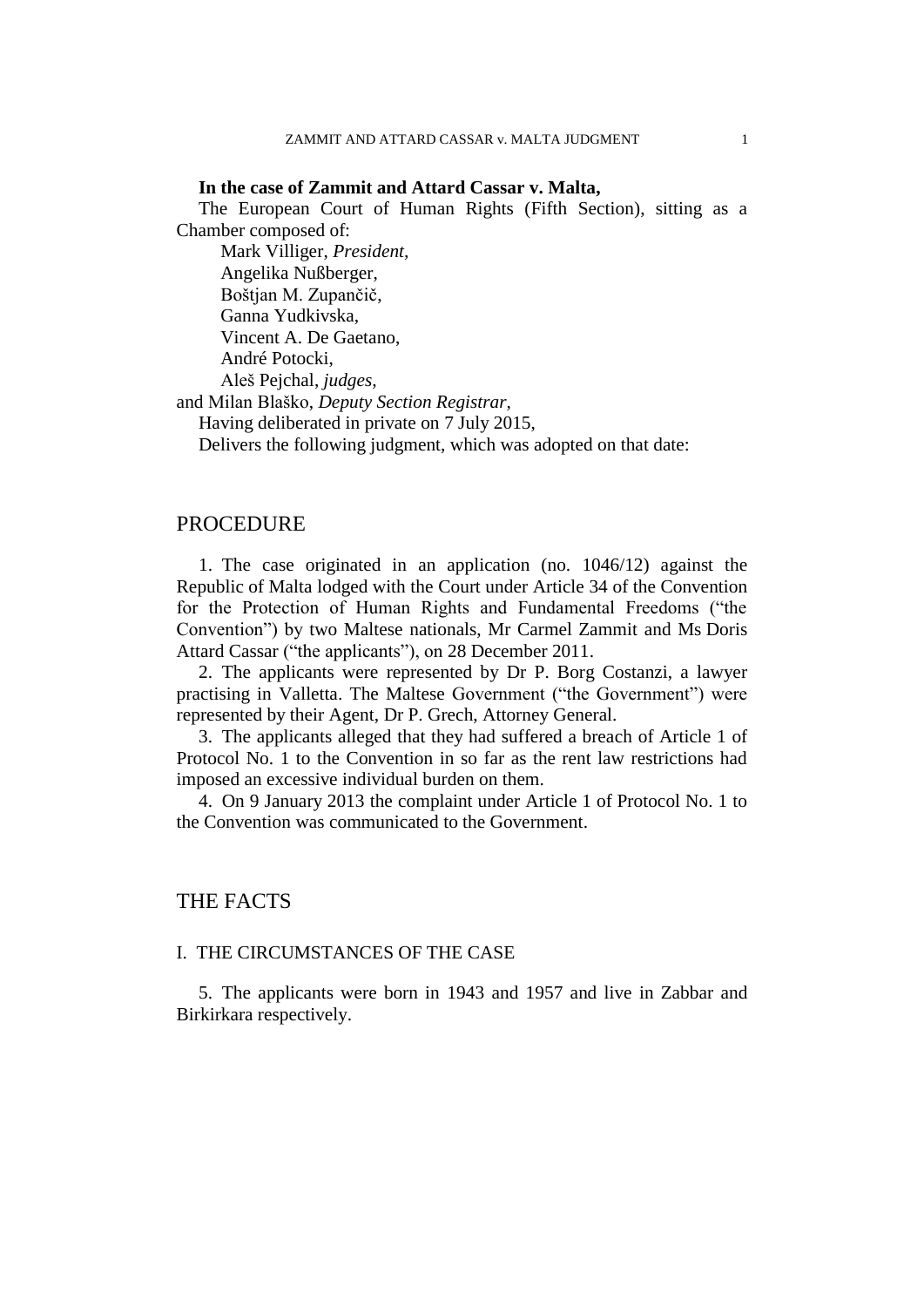### 2 ZAMMIT AND ATTARD CASSAR v. MALTA JUDGMENT

## **A. Background to the case**

6. The applicants own, in equal shares, a property built in the 1960s in Zabbar and which is known today as the Cressi-Sub Store. According to the applicants, the property is used as a storage facility for a nearby shop. At first, this was not contested by the Government, but at a later stage in the proceedings, they submitted that the property had been abandoned and was not in use.

7. The applicants inherited the property from their uncle on 7 October 2000. At the time, the property was already leased to E., a company registered in Malta, for 185 Maltese lira (MTL) (equivalent to 431 euros (EUR)) every six months, that is, EUR 862 a year on the basis of a voluntary lease agreement. Although there was no evidence of the parties' ever having signed a lease agreement, it appears that the lease commenced in 1971. Rent is payable every six months in advance, and in accordance with the law the lease is renewed automatically every six months.

8. In such circumstances, the Reletting of Urban Property (Regulation) Ordinance (hereinafter "the Ordinance"), Chapter 69 of the Laws of Malta, (see Relevant domestic law below) provides that the eviction of a tenant or a change in the conditions of a lease requires the authorisation of the Rent Regulation Board ("the RRB").

9. In 2002, the applicants undertook a valuation of the property with a view to making a request for an increase in the rent. The architect who carried out the valuation indicated that the current rental value of the property was EUR 7,000 a year.

10. In accordance with legal requirements (see Relevant domestic law below), on 22 April 2002, the applicants informed E. by means of a judicial letter that they intended to raise the rent to EUR 7,000 a year with effect from 1 July 2002.

11. By means of a judicial letter dated 17 May 2002, E. replied that it did not agree to the request. It failed, however, to apply to the RRB for the rejection of such an increase or for new conditions, as required by law (see Article 14 of the Ordinance).

12. As from the second term of 2002 the applicants stopped accepting rent for fear it would prejudice their claim. In consequence, company E. continued to pay the rent by means of a schedule of deposit filed with the domestic courts.

13. On 27 March 2003 the applicants brought an action before the Civil Court, requesting it to impose on E. an obligatory time-limit within which to make an application to the RRB. They considered that in default of such action by E., the increase in rent requested should be deemed to have been agreed. E. having eventually filed the said application (see below), the applicants' action was dismissed.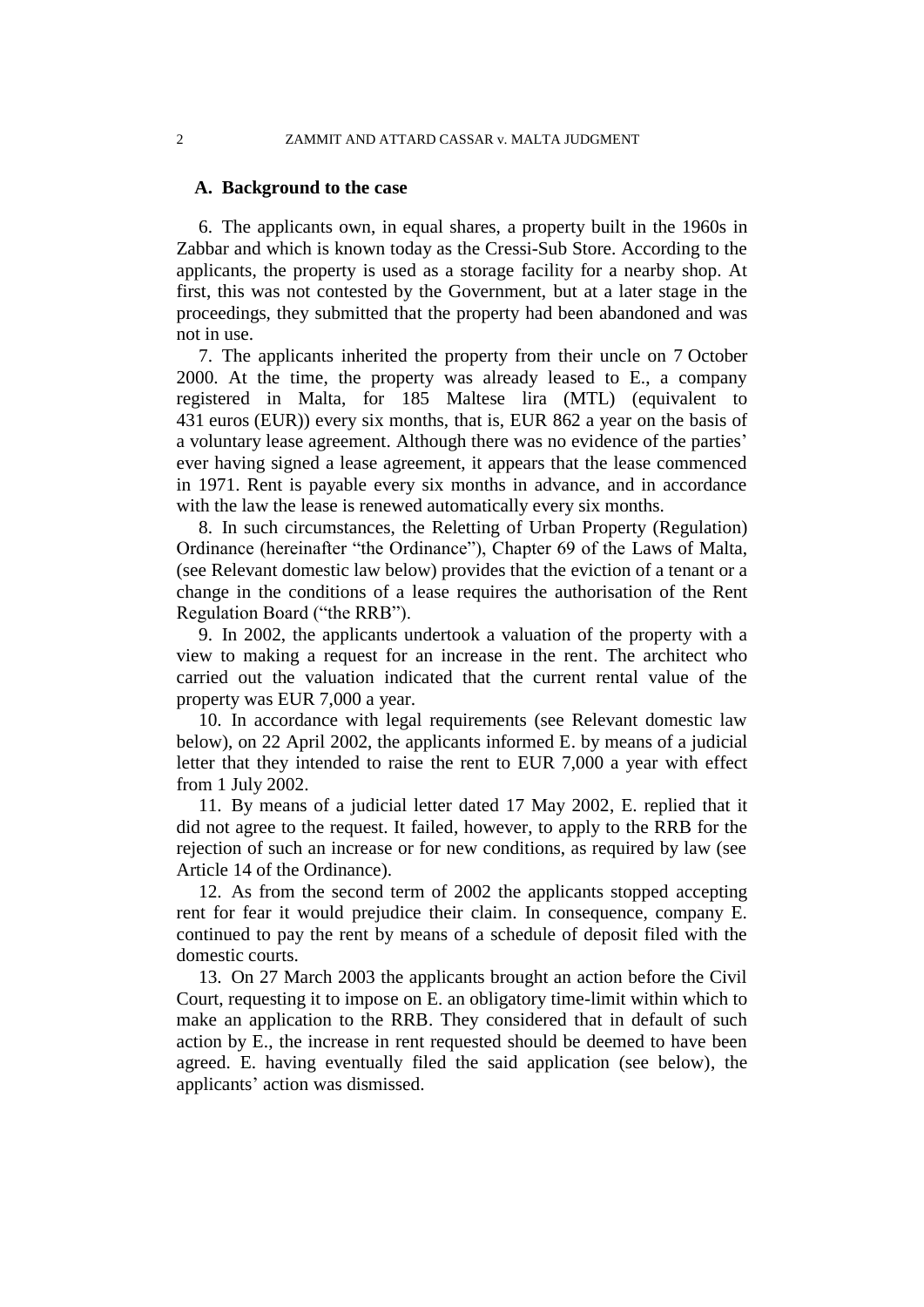## **B. Proceedings before the RRB and the subsequent appeal**

14. On 31 May 2004 E. applied to the RRB, requesting it to dismiss the claim for the increase in rent. The applicants responded, arguing that the rent should reflect market values.

15. In a report dated September 2006 two court-appointed architects concluded that the rent of EUR 862 was already more than 40% over and above the rent level at which the premises were or could have been leased before 4 August 1914 (Article 4 (1) (b) of the Ordinance, see Relevant domestic law below). It followed that in the light of Article 4 (1) (b) of the Ordinance, the increase in rent could not be recommended.

16. By a note filed on 30 November 2006 the applicants submitted that an unfavourable decision would breach their rights under the Convention.

17. On 9 January 2008 the RRB dismissed the applicants' request on the basis of the opinion of the two court-appointed architects. It noted that it had no jurisdiction to determine the human rights issue raised by the applicants, who had not made a request for a constitutional referral.

18. On 25 January 2008 the applicants appealed. They argued that the RRB's decision had breached their rights under Article 6 of the Convention and Article 1 of Protocol No. 1 to the Convention. They requested the court to refer the matter to the constitutional jurisdictions.

19. By decree of 13 May 2008 the Court of Appeal referred the matter to the constitutional jurisdictions. Following the constitutional proceedings (described below) and the applicants' lodging of an application with the Court, on 4 October 2013 the Court of Appeal adjourned the case *sine die,* pending the outcome of the present proceedings.

### **C. Constitutional redress proceedings**

20. By a judgment of 7 July 2010 the Civil Court (First Hall), in its constitutional jurisdiction, upheld the applicants' claim, holding that their rights under Article 6 of the Convention and Article 1 of Protocol No. 1 to the Convention had been breached. Referring to the Court's case-law, it considered that the applicants had not had an effective remedy, in so far as they had been constrained by the capping of rent levels set out in the law. In relation to their property rights, it upheld the finding of a violation, on the basis of the reasoning in the case of *Amato Gauci v. Malta* (no. 47045/06, § 63, 15 September 2009) – namely the low level of the rent, the applicants' state of uncertainty as to the possibility of recovery of the property, the lack of procedural safeguards, and the rise in the standard of living in Malta over the past decades – coupled with the applicants' argument that the interference had been disproportionate, as it had caused them to bear an excessive burden, given that the property was used for a commercial purpose. Indeed, the lessor could have used other property it had owned, but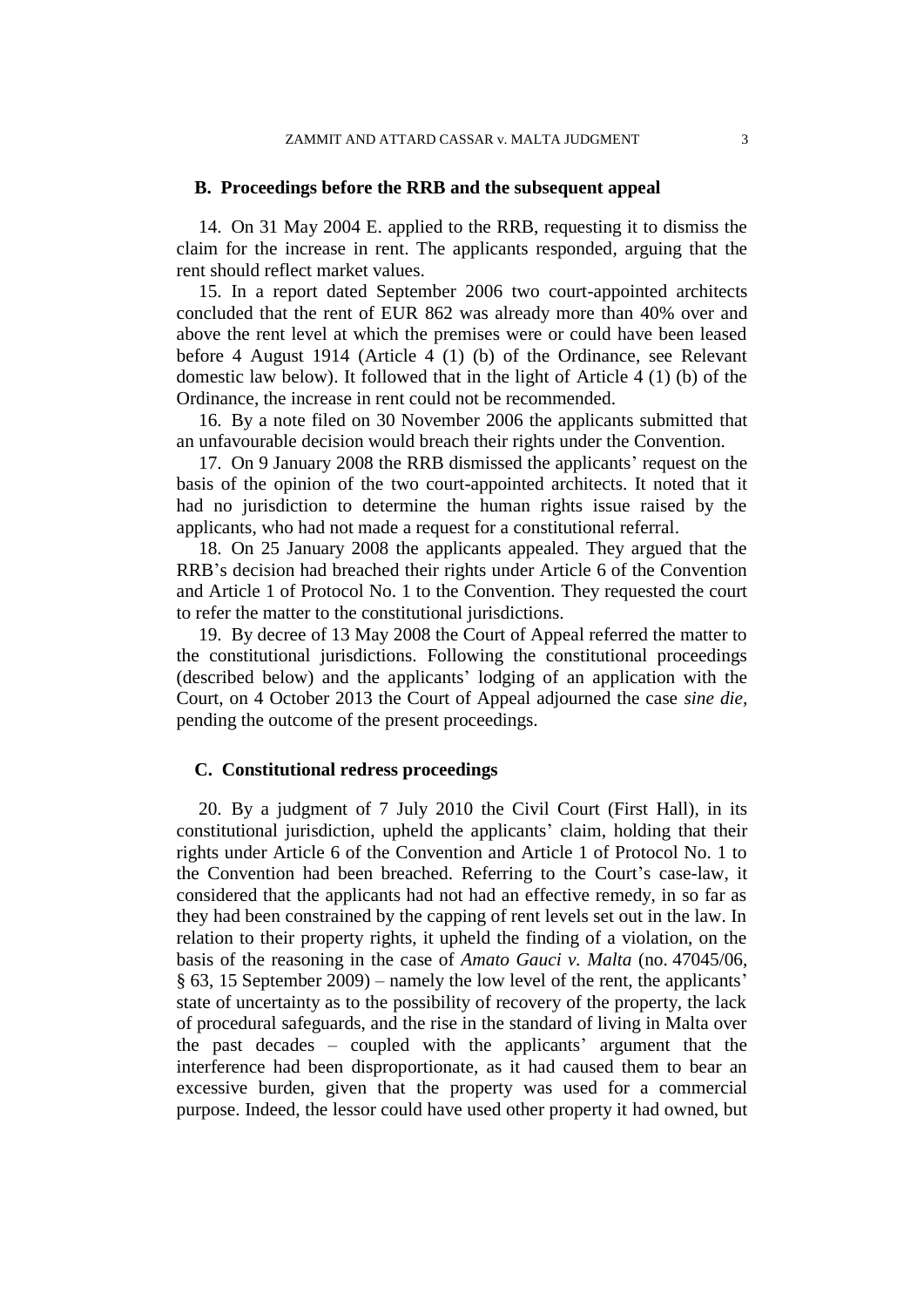had preferred to sell that other property for EUR 350,000 and to continue to rent from the applicants at a low rate.

21. On appeal, by a judgment of 5 July 2011, the Constitutional Court reversed the first-instance judgment. It considered that although when the parties had concluded the contract they had been aware of the law as it stood (and had stood for a number of years), they had nevertheless opted to enter into that contract. Therefore, they and their legal successors could not now complain of a breach of their human rights. Indeed, the original lease agreement had neither stipulated a low level of rent nor envisaged future increases in rent. Given that the original owner had opted to lease the premises, knowing the legal consequences attached, the impact on their property rights had been neither unforeseen nor arbitrary; nor had there been a state of legal uncertainty. Moreover, recent amendments to the law had improved their position from 2010 onwards (Act X of 2009; see Article 1531D of the Civil Code below).

# **D. Rent**

22. As mentioned above (see paragraph 12) as soon as they inherited the property, the applicants refused to accept the rent to avoid prejudicing their legal position. In consequence, it transpires from the documents provided to the Court that from 2002 to 2010 the tenants deposited in court by means of schedules of deposit the sum of EUR 431 every six months (EUR 862 annually). For the subsequent years those deposits amounted to EUR 496 and EUR 570 in 2011, and EUR 656 every six months until 2013.

## **E. Relevant legislative changes**

23. In 1995 Article 46 of the Ordinance was amended to stipulate that the impugned restrictions would not apply to leases entered into after 1 June 1995.

24. While the above-mentioned constitutional proceedings were pending, a new law was enacted, stipulating that with effect from 1 January 2010 the rent applicable to commercial leases was to be increased by 15% per year, and that an increase at that level should also take place for the years 2011, 2012 and 2013 (Section 1531 D of the Civil Code).

25. Thus the amounts of rent payable to the applicants in those years were as follows: in 2010 EUR 990; in 2011 EUR 1,138; in 2012 EUR 1,309; and in 2013 EUR 1,505. For the years 2014 onwards the rent would increase by 5% a year.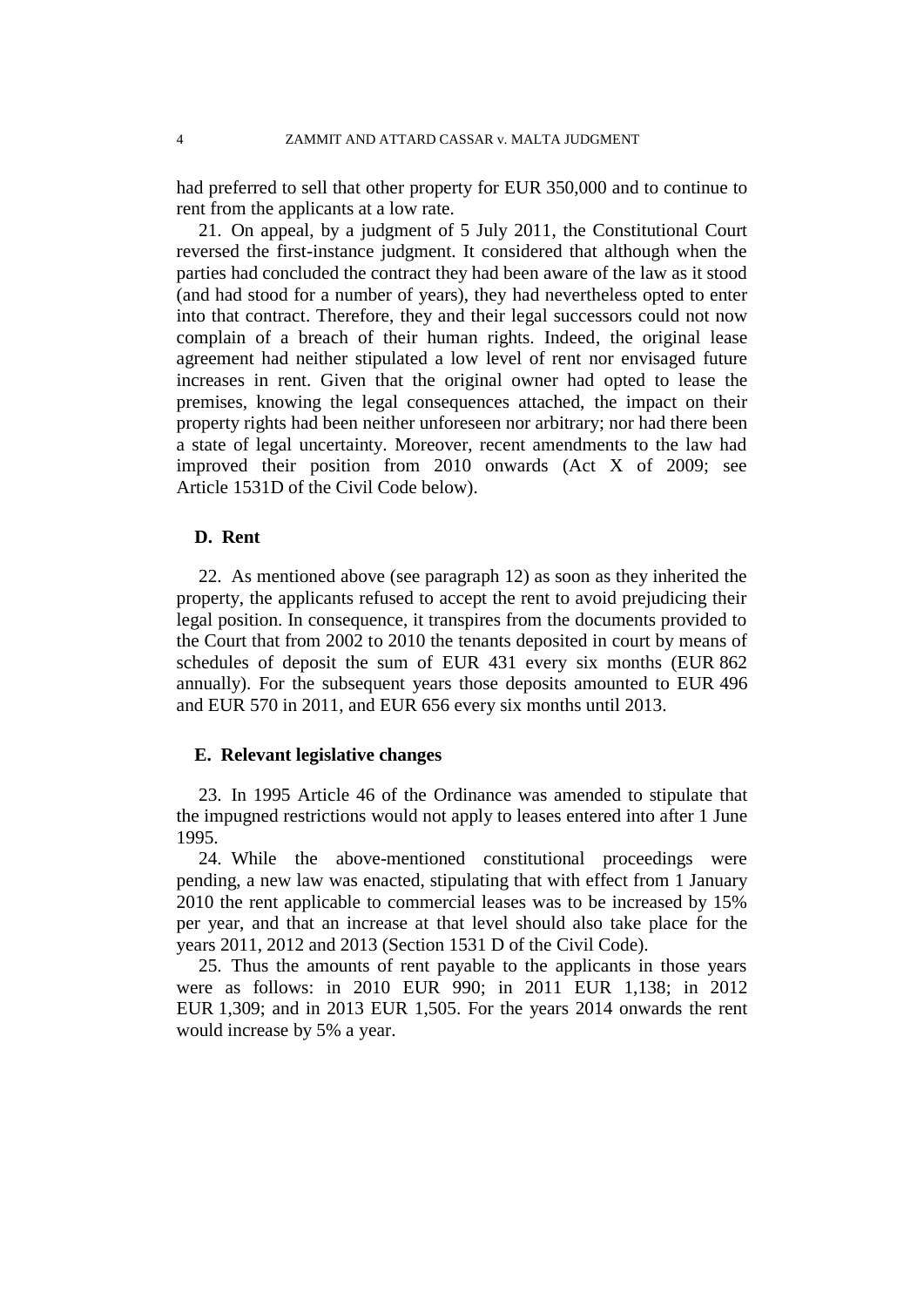## II. RELEVANT DOMESTIC LAW

26. The Reletting of Urban Property (Regulation) Ordinance, Chapter 69 of the Laws of Malta, enacted in June 1931 and subsequently amended, in so far as relevant, reads as follows:

### **Article 3**

"It shall not be lawful for the lessor of any premises, at the expiration of the period of tenancy (whether such period be conventional, legal, customary or consequential on the provisions of this Ordinance), to refuse the renewal of the lease or to raise the rent or impose new conditions for the renewal of the lease without the permission of the Board."

### **Article 4**

"(1) The Board shall grant the said permission in the following cases:

(*a*) if the lessor is bound to carry out or has reasonable cause for making any alterations or works other than ordinary repairs;

(*b*) if the proposed rent does not exceed 40% over and above the fair rent (to be, where necessary, fixed by valuation), at which the premises were leased or could have been leased at any time prior to the  $4<sup>th</sup>$  of August, 1914: the Board may fix such fair rent. ..."

### **Article 8**

"(1) Where the lessor desires to resume possession of the premises at the termination of the lease he shall apply to the Board for permission to do so.

(2) The provisions of this article shall not apply to premises belonging to or administered by the Government."

### **Article 9**

"The Board shall grant the permission referred to in the last preceding article in the following cases:

(*a*) if the tenant has in the course of the previous lease failed to pay punctually the rent due by him, or has caused considerable damage to the premises, or otherwise failed to comply with the conditions of the lease, or has used the premises for any purpose other than that for which the premises were leased, or has sublet the premises or made over the lease without the express consent of the lessor. ...

(*b*) if the lessor requires the premises (other than a shop) for his own occupation or for that of any of his ascendants or descendants, whether by consanguinity or affinity, or of a brother or sister, and (except as otherwise provided in this paragraph of this article) the Board is satisfied that alternative accommodation is available which is reasonably suitable to the means of the tenant and his family as regards extent, character, and proximity to place of work (if any):

Provided that the existence of alternative accommodation shall not be a condition for the grant by the Board of permission to recover possession of premises under this paragraph of this article where the Board is satisfied, having regard to all the circumstances of the case including any alternative accommodation available for the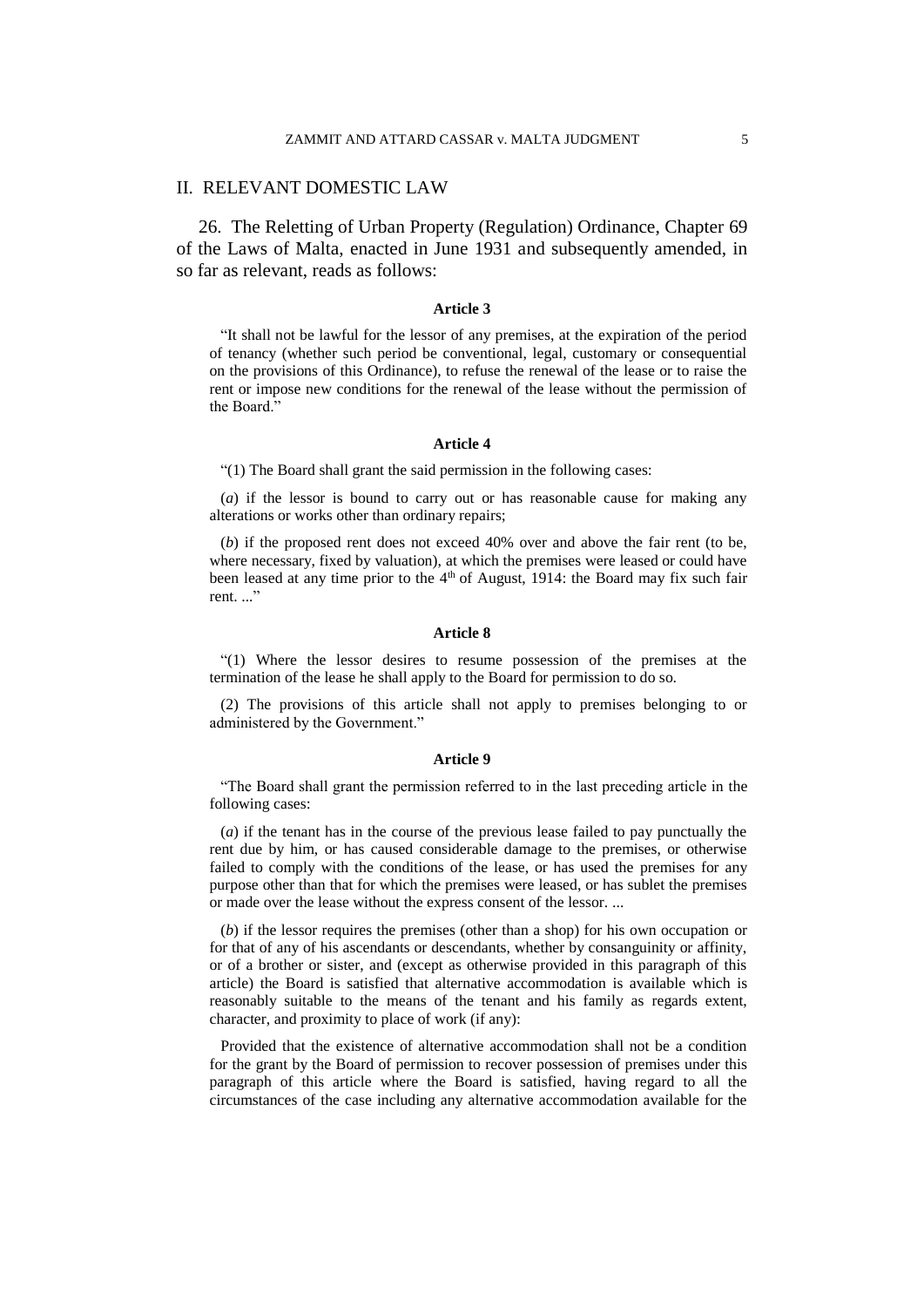landlord or for the tenant, that greater hardship would be caused by refusing permission for the recovery of possession than by granting it."

### **Article 12**

"Where the premises consist in a shop, the lessor shall not be entitled to resume possession thereof during the time in which this Ordinance shall be in force, except in the case mentioned in article  $9(a)$  or where the premises belong to or are administered by the Government or are otherwise required by the Government for any public purpose."

### **Article 14**

"(1) The lessor of any premises who desires to increase the rent or to vary the conditions of the lease on the renewal thereof, shall apply to the Board at least one calendar month before the expiration of the lease: in default, the lease shall be deemed to be renewed at the same rent and on the former conditions for a period corresponding to a term of rent, that is to say, for one year if the rent is payable yearly, for six months if the rent is payable half yearly, for three months if the rent is payable quarterly, for one month if the rent is payable by the month or at other shorter periods.

(2) Where, however, the rent exceeds ninety-three euro and seventeen cents (93.17) *per annum* the lessor who desires to increase the rent or to impose new conditions, must within the said period of one month give notice to the tenant of his such intention, by means of a judicial letter, and if the tenant wishes to contest such increase or the imposition of such new conditions, he must apply to the Board for the rejection of such increase or new conditions; in default of such application the proposed increase or new conditions shall be deemed to have been accepted by the tenant."

#### **Article 15**

"(1) Any clause or condition excluding the tenant from any benefit conferred by this Ordinance whether such clause or condition has been stipulated prior to the commencement of this Ordinance or after such commencement, shall be considered as null and void. ..."

### **Article 46**

"(1) The foregoing provisions of this Ordinance shall not apply to the lease of any premises entered into on or after the 1<sup>st</sup> June, 1995:

Provided that articles 16 to 45 shall also apply to all leases made after the 1<sup>st</sup> June, 1995."

27. The relevant articles of the Civil Code, Chapter 16 of the Laws of Malta, as amended in 2009, in so far as relevant, read as follows:

### **Article 1531 I**

"In the case of commercial premises leased prior to  $1<sup>st</sup>$  June, 1995, the tenant shall be considered to be the person who occupies the tenement under a valid title of lease on the 1st June, 2008, as well as the husband or wife of such tenant, provided they are living together and are not legally separated, and also in the event of the death of the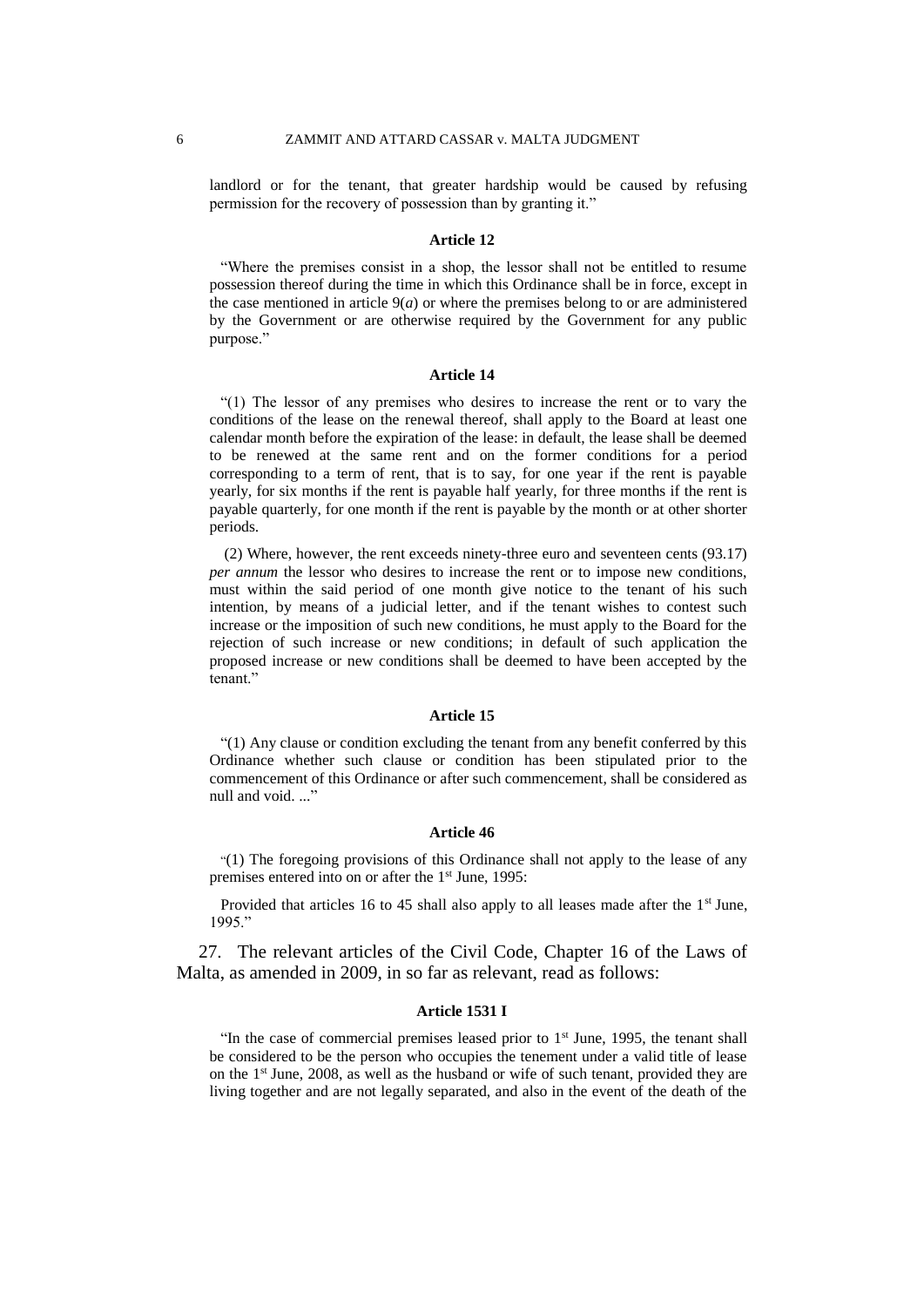tenant, his heirs who are related by consanguinity or by affinity up to the grade of cousins inclusively:

Provided that a lease of commercial premises made before the 1<sup>st</sup> June, 1995 shall in any case terminate within twenty years which start running from the  $1<sup>st</sup>$  June, 2008 unless a contract of lease has been made stipulating a specific period. When a contract of lease made prior to the  $1<sup>st</sup>$  June, 1995 for a specific period and which on the 1<sup>st</sup> January, 2010 the original period "di fermo" or "di rispetto" is still running and such period of lease has not yet been automatically extended by law, then in that case the period or periods stipulated in the contract shall apply. A contract made prior to the 1<sup>st</sup> June, 1995 and which is to be renewed automatically or at the sole discretion of the tenant, shall be deemed as if it is not a contract made for a specific period and shall as such terminate within twenty years which start running from the  $1<sup>st</sup>$  June, 2008."

### **Article 1531 D**

"(1) The rent of a commercial tenement, unless otherwise agreed upon after 1<sup>st</sup> January, 2010 or agreed upon in writing prior to the 1<sup>st</sup> June, 1995 with regards to a lease which would still be in its original period on the 1<sup>st</sup> January, 2010, shall as from the date of the first payment of rent due after the  $1<sup>st</sup>$  January, 2010, be increased by a fixed rate of fifteen per cent over the actual rent and shall continue to increase as from the date of the first payment of rent due after the  $1<sup>st</sup>$  January of each year by fifteen per cent over the last rent between the 1<sup>st</sup> January, 2010 and the 31<sup>st</sup> December, 2013.

(2) The rent as from the first payment of rent due after the  $1<sup>st</sup>$  January, 2014, is to be established by agreement between the parties. In the event that such agreement is not reached, the Property Market Value Index shall be considered as a guide to the rent as may be established by regulations made by the Minister responsible for accommodation and in the absence of such regulations, the rent shall from the first payment of rent due after the 1<sup>st</sup> January, 2014, increase by five per cent per year until the coming into force of the said regulations.

(3) In the case of a commercial tenement, if there was an agreement between the parties for periodic rent increases, then such agreement shall continue to apply without the increases contemplated in this article:

Provided that except in such cases where the increase in rent has been effected following an agreement, where the increase as proposed here before for commercial tenements is applied, the tenant may by means of a judicial letter served on the lessor or on one of the lessors, terminate the lease by giving him advance notice of three months and this shall also apply if the lease is for a definite period."

# THE LAW

# I. ALLEGED VIOLATION OF ARTICLE 1 OF PROTOCOL NO. 1 TO THE CONVENTION

28. The applicants complained under Article 1 of Protocol No. 1 to the Convention that the law did not allow them to seek an increase in rent to reflect market values, thus it made them bear an excessive burden which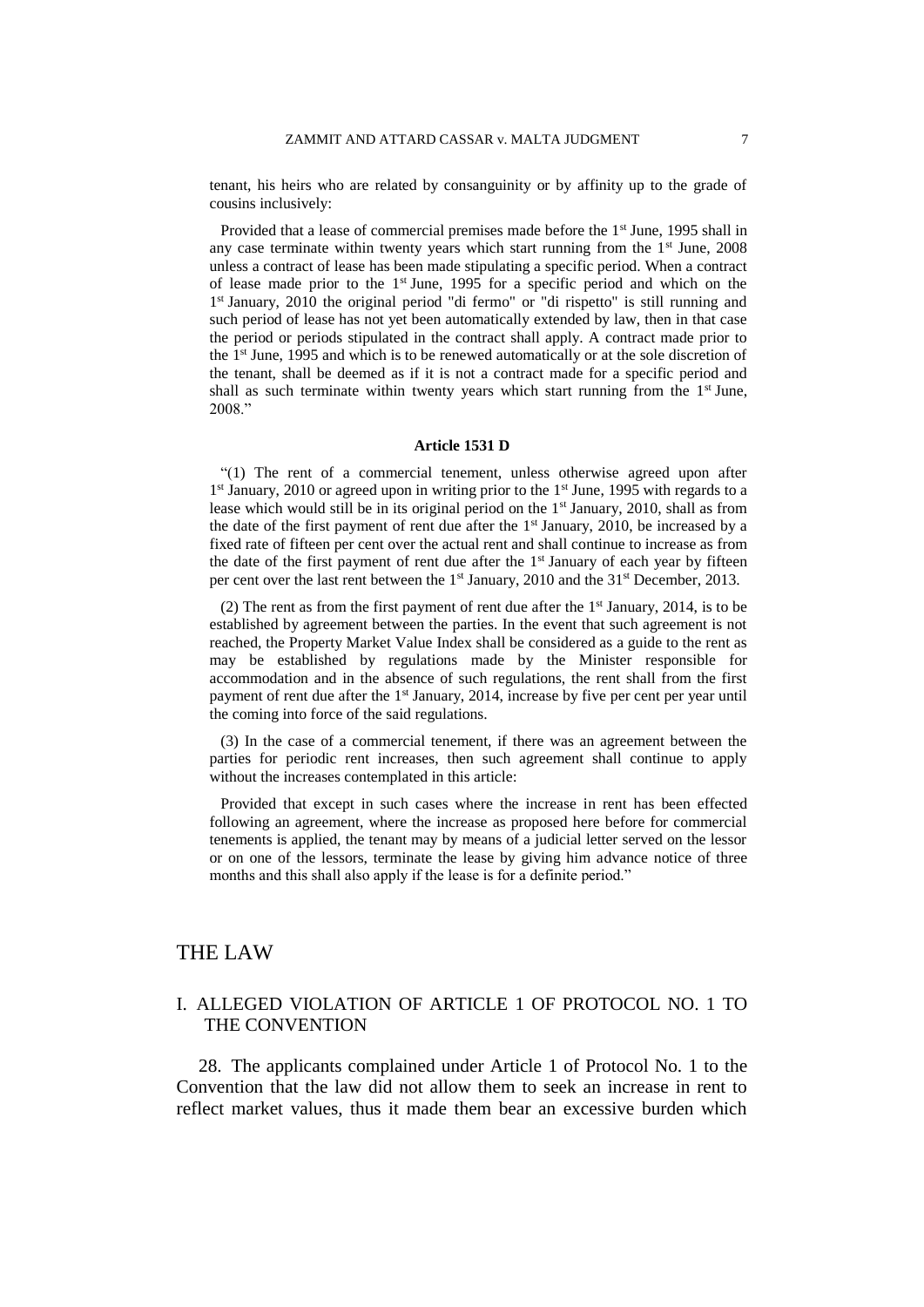could not be justified by any legitimate interest. Under Article 6 of the Convention they complained that they did not have an effective remedy which could determine a rent increase, since the law provided for a cap on rent levels which had to be applied by the Rent Regulation Board.

29. The Court reiterates that it is the master of the characterisation to be given in law to the facts of the case (see *Guerra and Others v. Italy*, 19 February 1998, § 44, *Reports of Judgments and Decisions* 1998-I). In the present case it considers that the applicants' complaint under Article 6 is absorbed by the assessment of procedural guarantees under Article 1 of Protocol No. 1.

30. The Court will therefore only examine the latter provision, which provides as follows:

"Every natural or legal person is entitled to the peaceful enjoyment of his possessions. No one shall be deprived of his possessions except in the public interest and subject to the conditions provided for by law and by the general principles of international law.

The preceding provisions shall not, however, in any way impair the right of a State to enforce such laws as it deems necessary to control the use of property in accordance with the general interest or to secure the payment of taxes or other contributions or penalties."

### **A. Admissibility**

31. The Court notes that this complaint is not manifestly ill-founded within the meaning of Article 35 § 3 (a) of the Convention. It further notes that it is not inadmissible on any other grounds. It must therefore be declared admissible.

# **B. Merits**

## *1. The parties' submissions*

### **(a) The applicants**

32. The applicants submitted that the renewal of the lease by operation of the law constituted an interference with the peaceful enjoyment of their possessions and that in the circumstances of the case the RRB had not been of any use, and their decision had in fact constituted interference by the State.

33. The applicants admitted that the rent had been adequate and had reflected market values at the time the initial lease was agreed upon. It was a considerable time after the signing of the original lease (the conventional duration of which was one year) that the rent had become inappropriate. At that stage, however, it had not been possible for the parties to negotiate successive increases in rent (Article 3 of the Ordinance) as future increases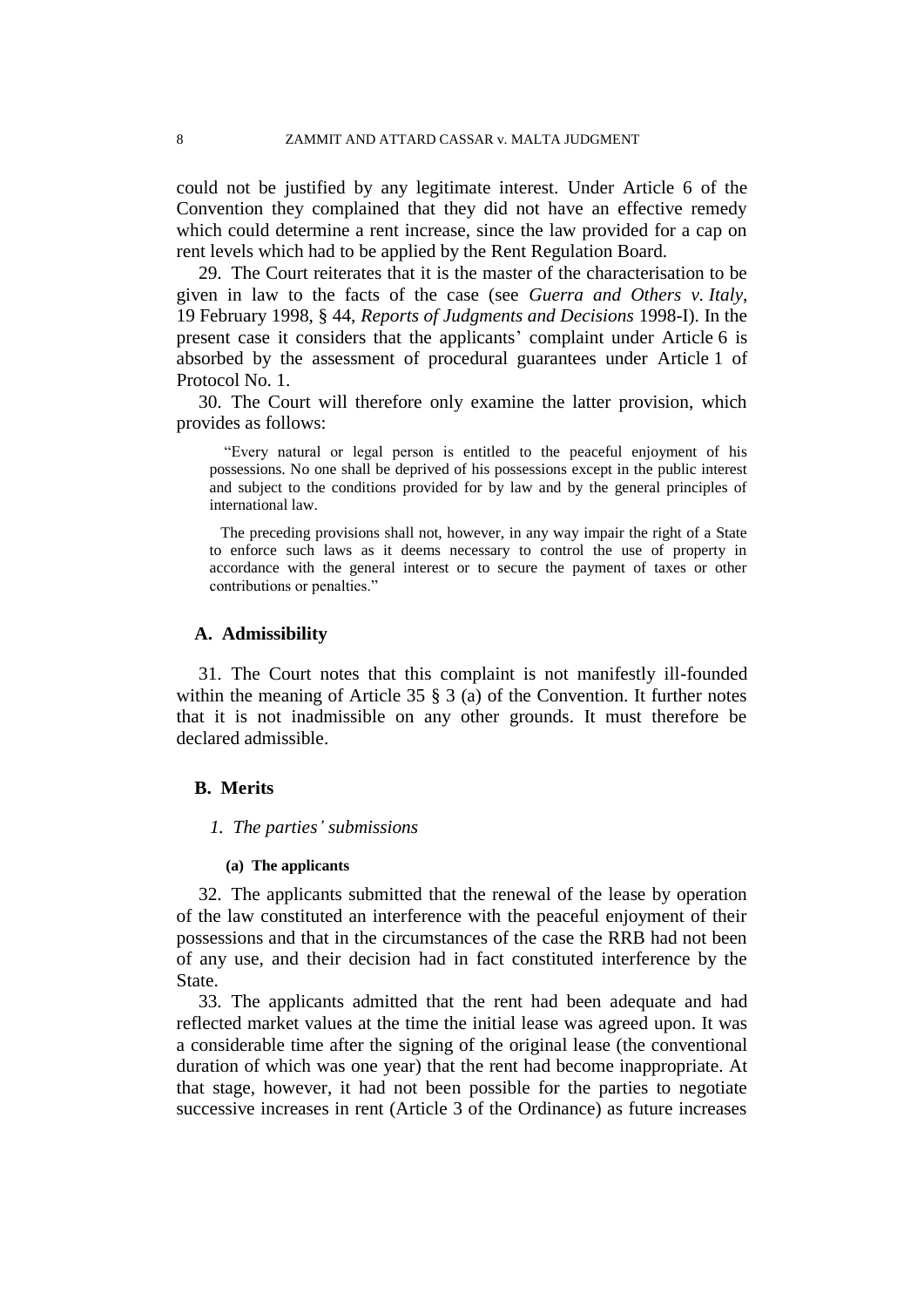could only be done through the RRB and were subject to capping. Indeed, in their case no increase could be allowed. They contended that in the 1970s when the original lease contract had been entered into, landlords could not have foreseen that markets would change so drastically in the years to come. Nor could they have expected that once such market changes had come about, no provision would have been made for commercial rents to be increased accordingly.

34. The applicants submitted that the law did not allow them to seek an increase in rent to reflect market values, and their rent remained tied to fictitious 1914 values. They considered that that situation had given rise to a disproportionate state of affairs in which the applicants had to bear an excessive burden. This could not be justified by any legitimate interest, given that the premises were leased as a commercial property.

35. The applicants further submitted that the interference had not been proportionate. From 1970 to 2009 there had been no increase in rent at all and in 2010 (following the 2009 amendments) the rent had increased from EUR 861 to EUR 990, in 2011 to EUR 1,138, in 2012 to EUR 1,309 and finally in 2013 to EUR 1,505. In 2013, however, the property's rental value had been estimated at EUR 9,500. The measure had been disproportionate also because company E. had owned other property, which it had chosen to sell (for EUR 350,000), logically opting to continue to use the property leased from the applicants for a paltry amount of rent. The Government had not explained why it was for the applicants to carry that burden in favour of the company.

36. The applicants maintained that the Government were aware that such leases were losing relevance in today's changed circumstances, which is why in 1995 a new regime of liberalisation had been introduced for new leases. However, the Government had not justified why old leases were tied by older regimes, and the improvements provided for by the 2009 amendments had been minimal.

37. The applicants pointed out that they had stopped accepting rent from E. in 2002, as they considered that had they accepted such rent this would have been perceived as acquiescing and would therefore have been detrimental to their case.

38. In conclusion, the applicants argued that they could not have foreseen that a law enacted in the 1930s, when Europe was in turmoil and there was a huge need for social housing, would still be in force to this very day. Nevertheless, it remained in force and the applicants lacked any procedural safeguards to protect their property rights – they could neither increase the rent nor evict the tenant (unless he was in breach).

39. Lastly, in reply to the Government's submission (paragraph 46 below), the applicants noted that the Government were not referring to the correct property and were thus misleading the Court. The property was in fact in use as a store to complement a commercial outlet owned by the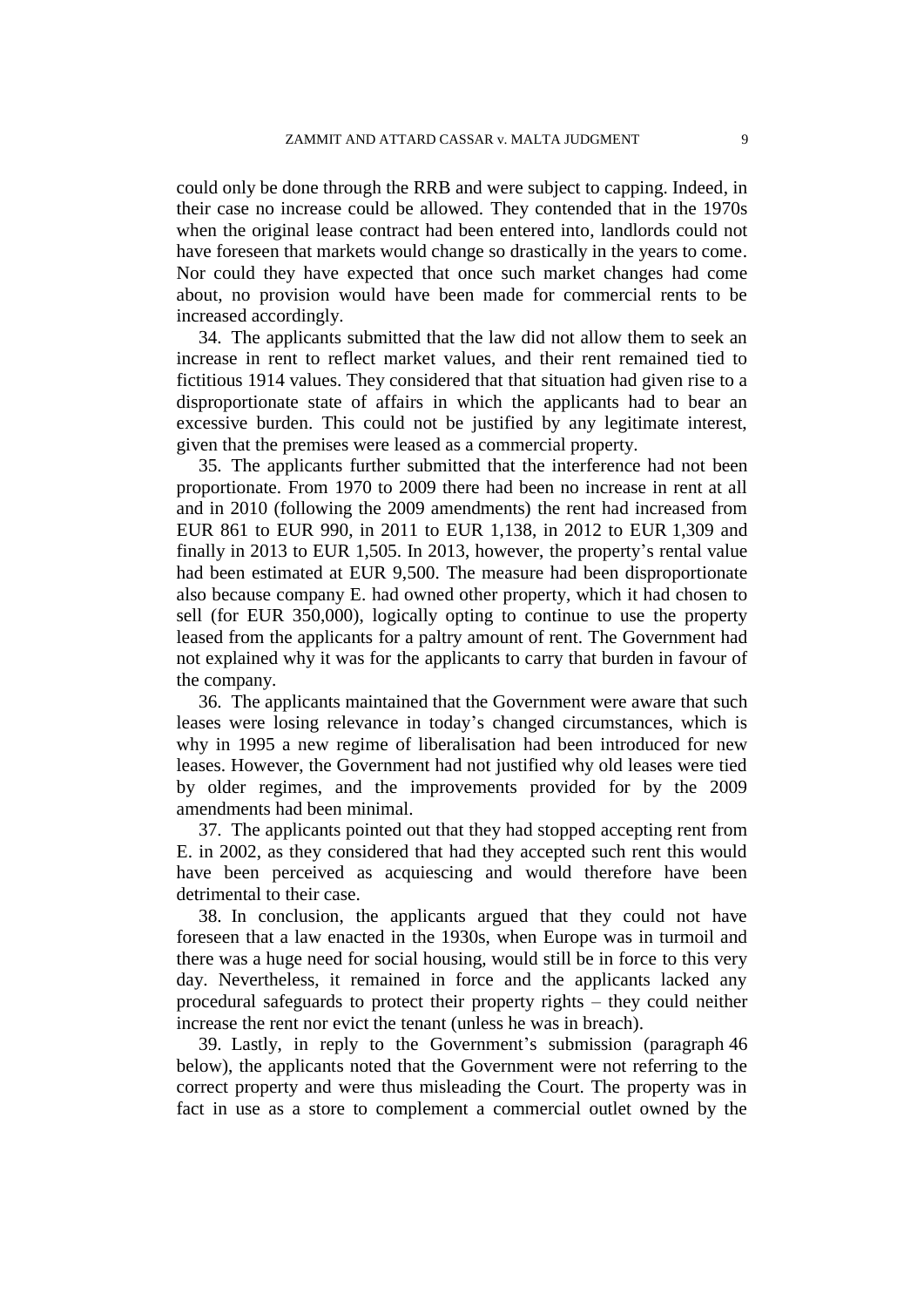tenants and situated across the street from the store. In consequence, the property was being used for the purpose for which it had been let and the applicants had no ground on which to evict the tenant.

# **(b) The Government**

40. The Government submitted that there had not been an intervention on their part and thus no interference with the applicants' enjoyment of their possession. They pointed out that the case could be distinguished from that of *Amato Gauci v. Malta*, (no. 47045/06, 15 September 2009) and *Lindheim and Others v. Norway*, (nos. 13221/08 and 2139/10, 12 June 2012). In the present case, the property had been leased by the applicants [*recte:* their predecessor in title] on an open market and they had imposed the terms of the agreement. However, they had omitted to make provision for future increases in the rent, even though they could have done so. There had been no limits on the amount of rent to be fixed. The applicants' predecessor in title had known that the lease would be extended by operation of law and that it would be difficult to increase the rent. Thus he had been aware that any increases to provide for that eventuality had to be made during the original lease period.

41. The Government submitted that they were entitled to take that social measure. They contended that the fact that rent restriction provisions for commercial leases had to be made was also in the general interest, as it safeguarded the stability of businesses and the public services such businesses provided. The measure also sought to protect the employment of those persons who depended on the activity of those businesses and safeguarded against property owners taking advantage of the economic activity of a tenant.

42. As to proportionality, the Government reiterated that it was the applicants' predecessor in title who had fixed the amount of rent, which at the time had given a very good return on capital, as shown by the fact that there had been no attempt to increase it. The Government considered that the applicants had been fully aware of the applicable future rent, especially following the reform in 2009. Thus, the applicants had not suffered an excessive and individual burden. The Government also pointed out that the reform in 2009 had provided for an increase in rents as well as other benefits, such as the possibility to terminate leases. It had also introduced changes concerning the disbursement of maintenance costs and strict controls to reduce the instances where a lease could be renewed in favour of a member of the lessee's family after the lessee's death. Of relevance to the present case was also the fact that the amendments established that a lease entered into before 1 June 1995 must terminate within twenty years from 2008. Thus, in the applicants' case their property would be free and unencumbered as of 2028 and until that time the law provided for a rent increase each year (see paragraph 27 above). The Government highlighted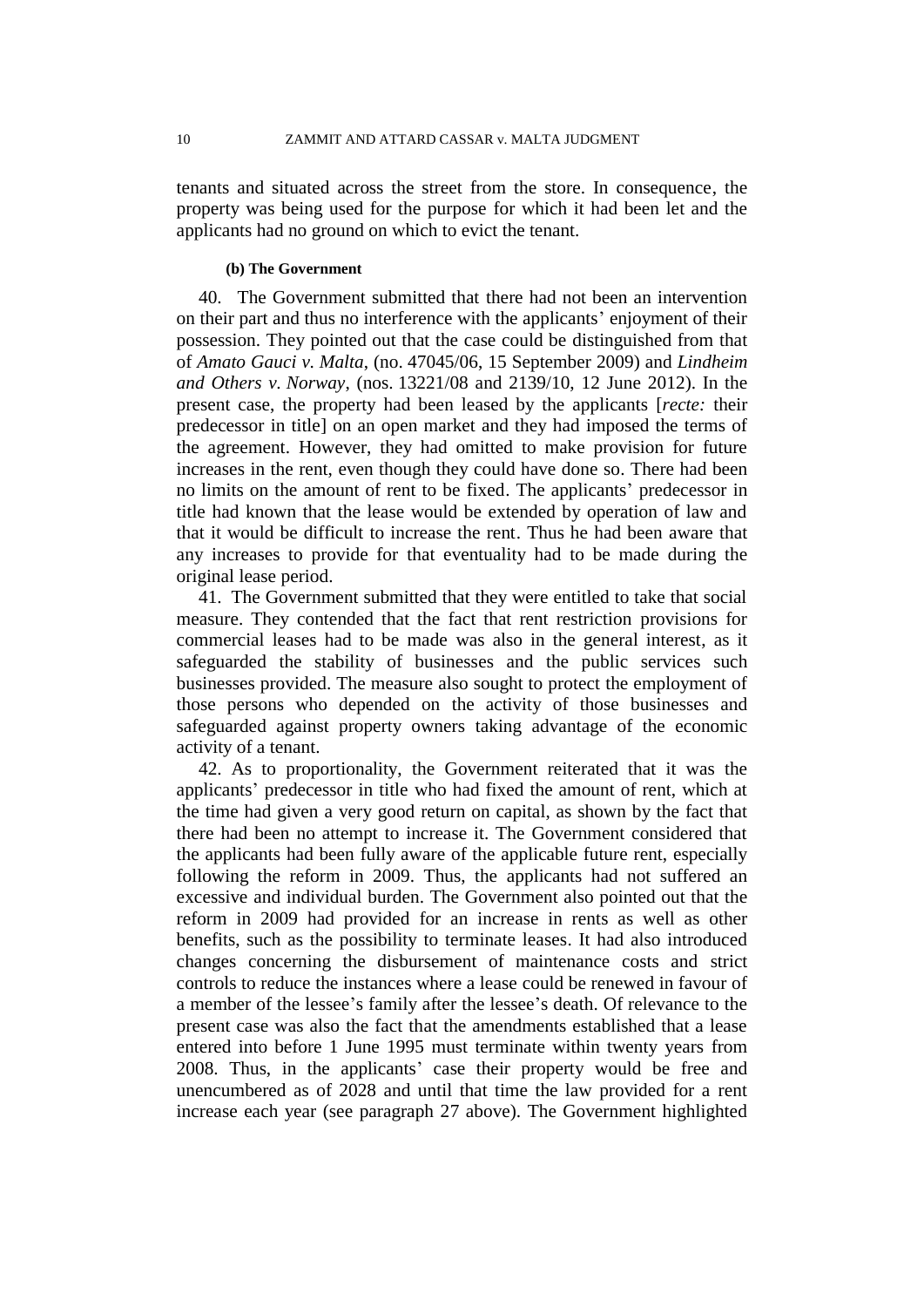that the reform had sought to achieve a balance between the rights of the lessee and those of the land owner, and at phasing out the old rent-law regime in favour of a market-oriented approach.

43. In any event, as to the law providing for the capping of rents, the Government argued that the applicants had no right to have an unlimited increase in rent or to receive a rent reflecting market values. In their view, this also transpired from the Court's case law (*Mellacher and Others v. Austria*, 19 December 1989, Series A no. 169; *Pincová and Pinc v. the Czech Republic*, no. 36548/97, ECHR 2002-VIII, and *James and Others v. the United Kingdom*, 21 February 1986, Series A no. 98).

44. The Government also noted that the fact that the applicants had not accepted rent since 2002 could not weigh in the balance for the proportionality test. The rent had been deposited in court each year by the lessee by means of schedules of deposit and the money could have been withdrawn by the applicants at any time but they had chosen not to do so.

45. The Government further considered that there had been no arbitrary or unforeseeable impact on the applicants and that they had also had procedural safeguards at their disposal, such as the RRB, which could have acted had the rent originally agreed been too low. In the Government's view, the applicants were trying to circumvent a contractual obligation enshrined in a legal regime which they (through their predecessor) had chosen to enter into with a third party, fully aware of the consequences of that choice. Thus, the Court could not enter into the question as to whether the application of the law itself lacked adequate procedural safeguards, unlike it had done in the case of *Amato Gauci* (cited above).

46. At a later stage in the proceedings, the Government submitted that the property had been abandoned and the tenant had not been carrying out business. The applicants could therefore have requested the domestic courts to evict the tenants on the basis that the property was not being used for its original purpose (Articles 1555 and 1555 A (3) of the Civil Code).

## *2. The Court's assessment*

47. The Court reiterates that in order for an interference to be compatible with Article 1 of Protocol No. 1 it must be lawful, be in the general interest and be proportionate, that is, it must strike a "fair balance" between the demands of the general interest of the community and the requirements of the protection of the individual's fundamental rights (see, among many other authorities, *Beyeler v. Italy* [GC], no. 33202/96, § 107, ECHR 2000-I, and *J.A. Pye (Oxford) Ltd and J.A. Pye (Oxford) Land Ltd v. the United Kingdom* [GC], no. 44302/02, § 75, ECHR 2007-III). The Court will examine these requirements in turn.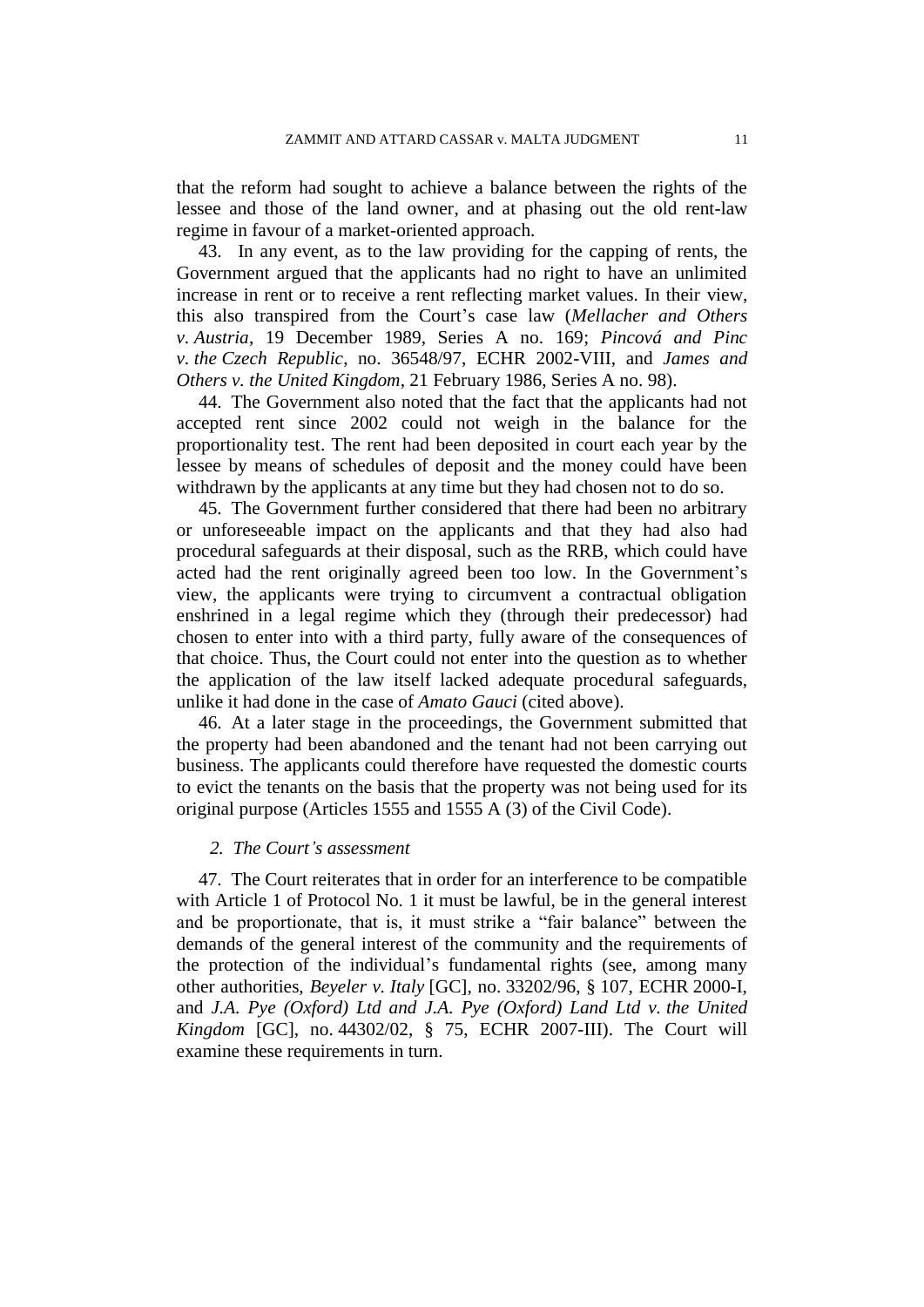### **(a) Whether there was interference**

48. In previous cases concerning restrictions on lease agreements, the Court considered that there had been interference (as a result of the domestic courts' refusals of the applicants' demands) despite the applicants' knowledge of the applicable restrictions at the time when they entered into the lease agreement, a matter which however carried weight in the assessment of the proportionality of the measure (see *Almeida Ferreira and Melo Ferreira v. Portugal*, no. 41696/07, §§ 27 and 34, 21 December 2010).

49. More recently, in *R & L, s.r.o. and Others v. the Czech Republic* (nos. 37926/05, 25784/09, 36002/09, 44410/09 and 65546/09, 3 July 2014) the Court specifically examined whether Article 1 of Protocol No. 1 protected applicants who had purchased property in the knowledge that rent restrictions imposed on the property might contravene the Convention. In that case, when the applicants had acquired their respective houses their rents had been set in accordance with the rent regulations applicable at the time and the applicants could not have increased the rents above the threshold set by the State. Nor were they free to terminate the rent agreements and conclude new ones with different – higher – levels of rent. The Court held that it could not be said that the applicants as landlords had implicitly waived their right to set the level of rents, as, for the Court, waiving a right necessarily presupposed that it would have been possible to exercise it. There was no waiver of a right in a situation where the person concerned had never had the option of exercising that right and thus could not waive it. It followed that the rent-control regulations had constituted an interference with the landlords' right to use their property (ibid. § 106).

50. In the present case the Court observes that the applicants' predecessor in title knowingly entered into the rent agreement in 1971. It is the Court's considered opinion that, at the time, the applicants' predecessor in title could not reasonably have had a clear idea of the extent of inflation in property prices in the decades to come. Moreover, the Court observes that when the applicants inherited the property in question they had been unable to do anything more than attempt to use the available remedies, which were to no avail in their circumstances. The decisions of the domestic courts regarding their request thus constitute interference in their respect. Furthermore, as in *R & L, s.r.o. and Others* (cited above), the applicants in the present case, who inherited a property that was already subject to a lease, did not have the possibility to set the rent themselves (or to freely terminate the agreement). It follows that they could not be said to have waived any right in that respect.

51. Accordingly, the Court considers that the rent-control regulations and their application in the present case constituted an interference with the applicants' right (as landlords) to use their property.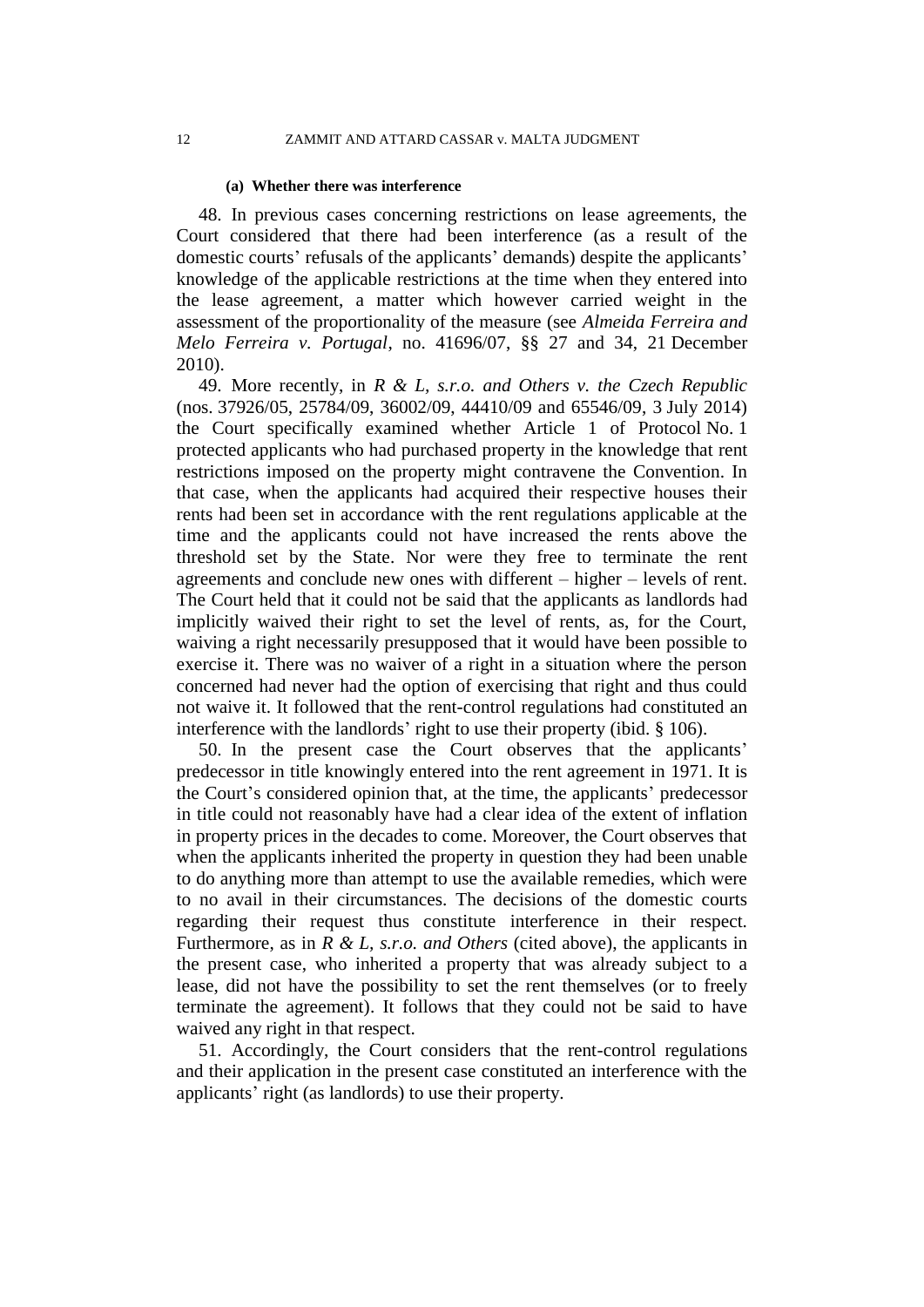52. The Court has previously held that rent-control schemes and restrictions on an applicant's right to terminate a tenant's lease constitute control of the use of property within the meaning of the second paragraph of Article 1 of Protocol No. 1. It follows that the case should be examined under the second paragraph of Article 1 of Protocol No. 1 (see *Hutten-Czapska v. Poland* [GC], no. 35014/97, §§ 160-161, ECHR 2006-VIII, *Bittó and Others v. Slovakia*, no.30255/09, § 101, 28 January 2014; and *R & L, s.r.o. and Others*, cited above, § 108).

### **(b) Whether the Maltese authorities observed the principle of lawfulness and pursued a "legitimate aim in the general interest"**

53. The first requirement of Article 1 of Protocol No. 1 is that any interference by a public authority with the peaceful enjoyment of possessions be lawful. In particular, the second paragraph of Article 1, while recognising that States have the right to control the use of property, subjects their right to the condition that it be exercised by enforcing "laws". Moreover, the principle of lawfulness presupposes that the applicable provisions of domestic law are sufficiently accessible, precise and foreseeable in their application (see, *mutatis mutandis*, *Broniowski v. Poland* [GC], no. 31443/96, § 147, ECHR 2004-V, and *Amato Gauci*, cited above, § 53).

54. Furthermore, a measure aimed at controlling the use of property can only be justified if it is shown, *inter alia*, to be "in accordance with the general interest". Because of their direct knowledge of their society and its needs, the national authorities are in principle better placed than the international judge to appreciate what is in the "general" or "public" interest. The notion of "public" or "general" interest is necessarily extensive. Finding it natural that the margin of appreciation available to the legislature in implementing social and economic policies should be a wide one, the Court has on many occasions declared that it will respect the legislature's judgment as to what is in the "public" or "general" interest unless that judgment is manifestly without reasonable foundation (see, *mutatis mutandis*, *Hutten-Czapska*, cited above, §§ 165-66, and *Fleri Soler and Camilleri v. Malta*, no. 35349/05, § 65, ECHR 2006-X).

55. The Court finds that the restriction was imposed by the Reletting of Urban Property (Regulation) Ordinance and was "lawful" within the meaning of Article 1 of Protocol No. 1. This was not disputed by the parties.

56. As to the legitimate aim pursued, the Government submitted that the measure, as applied to commercial premises, aimed to protect the stability of businesses and the public services such businesses provided. The measure was also aimed at protecting the employment of those persons who depended on the activity of those businesses and safeguarded against property owners taking advantage of the economic activity of a tenant. The Court observes that the Commission has previously accepted that rent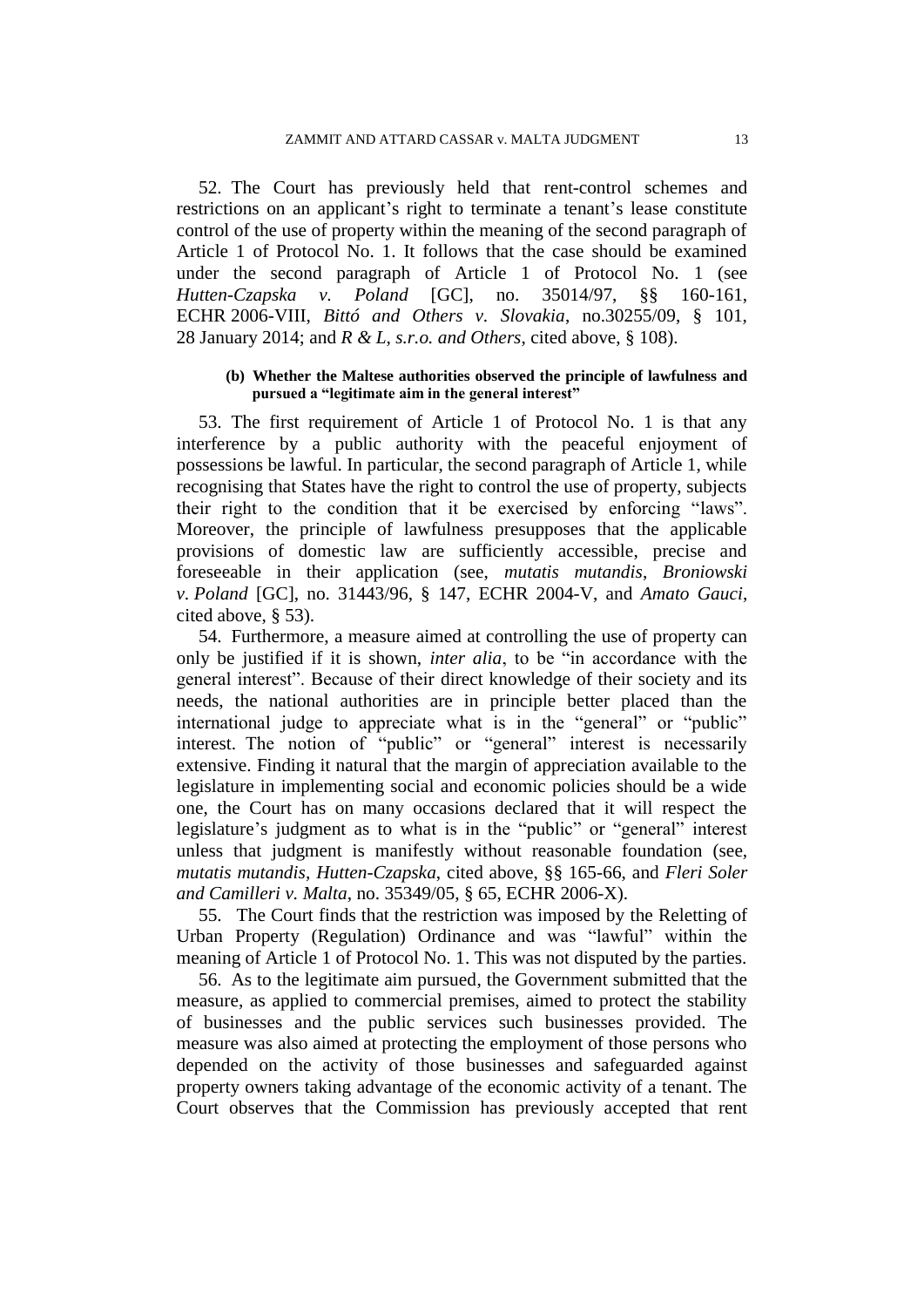regulation to preserve the economic viability of commercial enterprises in the interest of both those enterprises and the consumer, was in the general interest (see *G v. Austria* no. 12484/86, Com. Dec., 7 June 1990). Similarly, the Court can accept that, in principle, the overall measure, which also applied to commercial premises, may be considered as being in the general interest.

# **(c) Whether the Maltese authorities struck a fair balance**

57. In each case involving an alleged violation of Article 1 of Protocol No. 1, the Court must ascertain whether by reason of the State's interference, the person concerned had to bear a disproportionate and excessive burden (see *James and Others*, cited *above, § 50*, and *Amato Gauci*, cited above, § 57).

58. In assessing compliance with Article 1 of Protocol No. 1, the Court must make an overall examination of the various interests in issue, bearing in mind that the Convention is intended to safeguard rights that are "practical and effective". It must look behind appearances and investigate the realities of the situation complained of. That assessment may involve not only the conditions of the rent received by individual landlords and the extent of the State's interference with freedom of contract and contractual relations in the lease market, but also the existence of procedural and other safeguards ensuring that the operation of the system and its impact on a landlord's property rights are neither arbitrary nor unforeseeable. Uncertainty  $-$  be it legislative, administrative or arising from practices applied by the authorities  $-$  is a factor to be taken into account in assessing the State's conduct (see *Immobiliare Saffi v. Italy*, [GC], no. 22774/93, § 54, ECHR 1999-V, and *Broniowski*, cited above, § 151).

59. The Court notes, in the first place, that the Government's final argument (submitted at an advanced stage in the proceedings, see paragraph 46 above) is misconceived in so far as the property they were referring to was not the property at issue in the present case. From the documents and submissions provided to the Court it transpires that the property is in use and thus the applicants were not entitled, on the grounds established by law (Article 12 of Ordinance, paragraph 26 above), to evict the tenant.

60. The Court observes that in the present case the lease was subject to renewal by operation of law and the applicants had no possibility to evict the tenant on the basis of any of the limited grounds provided for by law. Indeed, any such request before the RRB, in the circumstances obtaining in their case, would have been unsuccessful, despite the fact that the tenant was a commercial enterprise that possessed other property (a matter which has not been disputed), as the latter fact was not a relevant consideration for the application of the law. Furthermore, the applicants were unable to fix the rent – or rather to increase the rent previously established by their predecessor in title. The Court notes that, generally, increases in rent could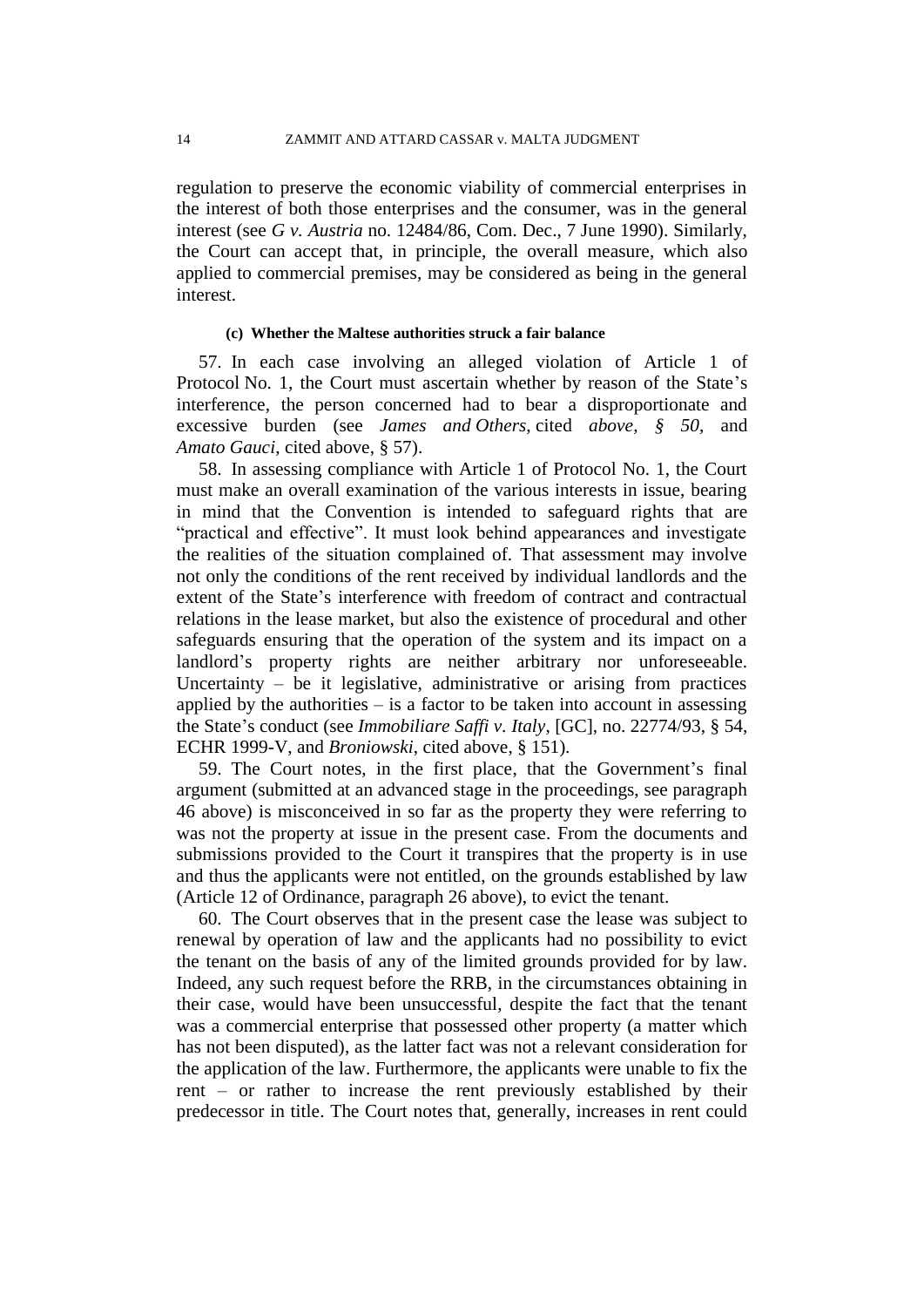be done through the RRB. They were, however, subject to capping, in that any increase could not go beyond 40% of the fair rent at which the premises were or could have been leased before August 1914. Indeed, in the applicants' case no increase was possible at all, because the rent originally fixed in 1971 was already beyond the capping threshold.

61. Whereas the RRB could have constituted a relevant procedural safeguard by overseeing the operation of the system, in the present case it was devoid of any useful effect, given the limitations imposed by the law (see, *mutatis mutandis*, see *Amato Gauci*, cited above, § 62 and *Anthony Aquilina v. Malta*, no. 3851/12, § 66, 11 December 2014). Consequently, the application of the law itself lacked adequate procedural safeguards aimed at achieving a balance between the interests of the tenants and those of the owners (ibid and, *mutatis mutandis*, *Statileo v. Croatia*, no. 12027/10, § 128, 10 July 2014).

62. The Court further notes that for the first decade of the rental contract, during which – according to the applicants – the market value of the property was EUR 7,000, the rent payable to the applicants was EUR 862 a year. Subsequently, for the year 2010 the rent amounted to EUR 990, for 2011 EUR 1,138, for 2012 EUR 1,309 and for 2013 EUR 1,505. For the years 2014 onwards it would increase by 5% a year. The Court reiterates that State control over levels of rent falls into a sphere that is subject to a wide margin of appreciation by the State, and its application may often cause significant reductions in the amount of rent chargeable. Nevertheless, this may not lead to results which are manifestly unreasonable, such as amounts of rent allowing only a minimal profit (see *Amato Gauci*, cited above, § 62). While the applicants do not have an absolute right to obtain rent at market value, the Court observes that, despite the 2009 amendments, the amount of rent is significantly lower than the market value of the premises as submitted by the applicants, which was not effectively contested by the Government. However, the applicants have not argued that they were unable to make any profit. Even so, this element must be balanced against the interests at play in the present case.

63. While the Court has accepted above that the overall measure was, in principle, in the general interest, the fact that there also exists an underlying private interest of a commercial nature cannot be disregarded. The Government have not argued that in the present case the viability of the tenant's commercial enterprise was in any way dependent on the favourable conditions of the lease on the premises used for storage – a matter which was irrelevant in the application of the law to the premises. In such circumstances, both States and the Court in its supervisory role must be vigilant to ensure that measures such as the one at issue, applied automatically, do not give rise to an imbalance that imposes an excessive burden on landlords while allowing tenants of commercial property to make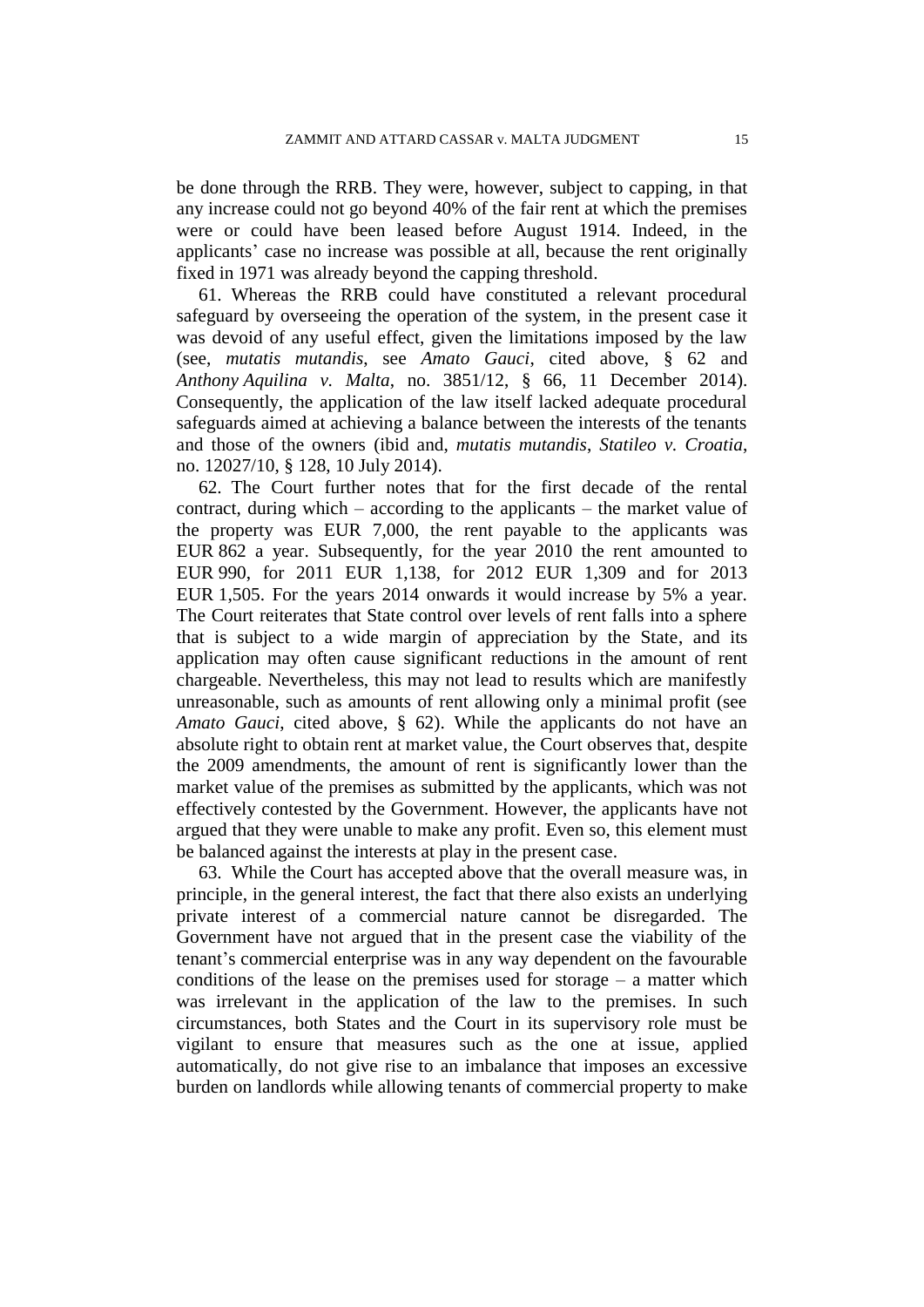inflated profits. It is also in such contexts that effective procedural safeguards become indispensable.

64. Lastly, the Court notes that unlike in other rent-control cases where the applicants were in a position of uncertainty as to when and if they would recover their property (see, *inter alia*, *Amato Gauci*, cited above, § 61, and *Saliba and Others v. Malta*, no. 20287/10, § 67, 22 November 2011), in the present case, under the laws currently in force and in the absence of any further legislative interventions, the applicants' property will be free and unencumbered as of 2028. It follows that the effects of such rent regulation are circumscribed in time. However, the Court cannot ignore the fact that by that time, the restriction on the applicants' rights would have been in force for nearly three decades, and to date has been in force for over a decade.

65. Having assessed all the elements above, and notwithstanding the margin of appreciation allowed to a State in choosing the form and deciding on the extent of control over the use of property in such cases, the Court finds that, having regard to the relatively low rental value of the premises and the lack of procedural safeguards in the application of the law, a disproportionate and excessive burden was imposed on the applicants, who have had to bear a significant part of the social and financial costs of supporting a commercial enterprise. It follows that the Maltese State failed to strike the requisite fair balance between the general interests of the community and the protection of the applicants' right to the enjoyment of their property.

66. There has accordingly been a violation of Article 1 of Protocol No. 1 to the Convention.

## II. ALLEGED VIOLATION OF ARTICLE 14 OF THE CONVENTION

67. Lastly, citing Article 14 in conjunction with Article 1 of Protocol No. 1, the applicants complained that they had been treated differently from other property owners who had only begun leasing their property after 1995, and who were therefore not subject to the restrictions arising from the Ordinance.

68. The Court notes that it does not appear that the applicants have exhausted domestic remedies in respect of this complaint, which has not been explicitly brought before the domestic judicial authorities.

69. In any event, the legal restrictions and impositions complained of apply to every owner whose property was rented under a contract of lease prior to 1995 and the applicants (or their predecessor in title, were he still alive) would not have been subjected to such restrictions and impositions in respect of contracts entered into after 1995. Thus, it would appear that there is no distinguishing criterion based on the personal status of the property owner, nor on any other ground which the applicants failed to mention (see *Amato Gauci*, cited above, § 70).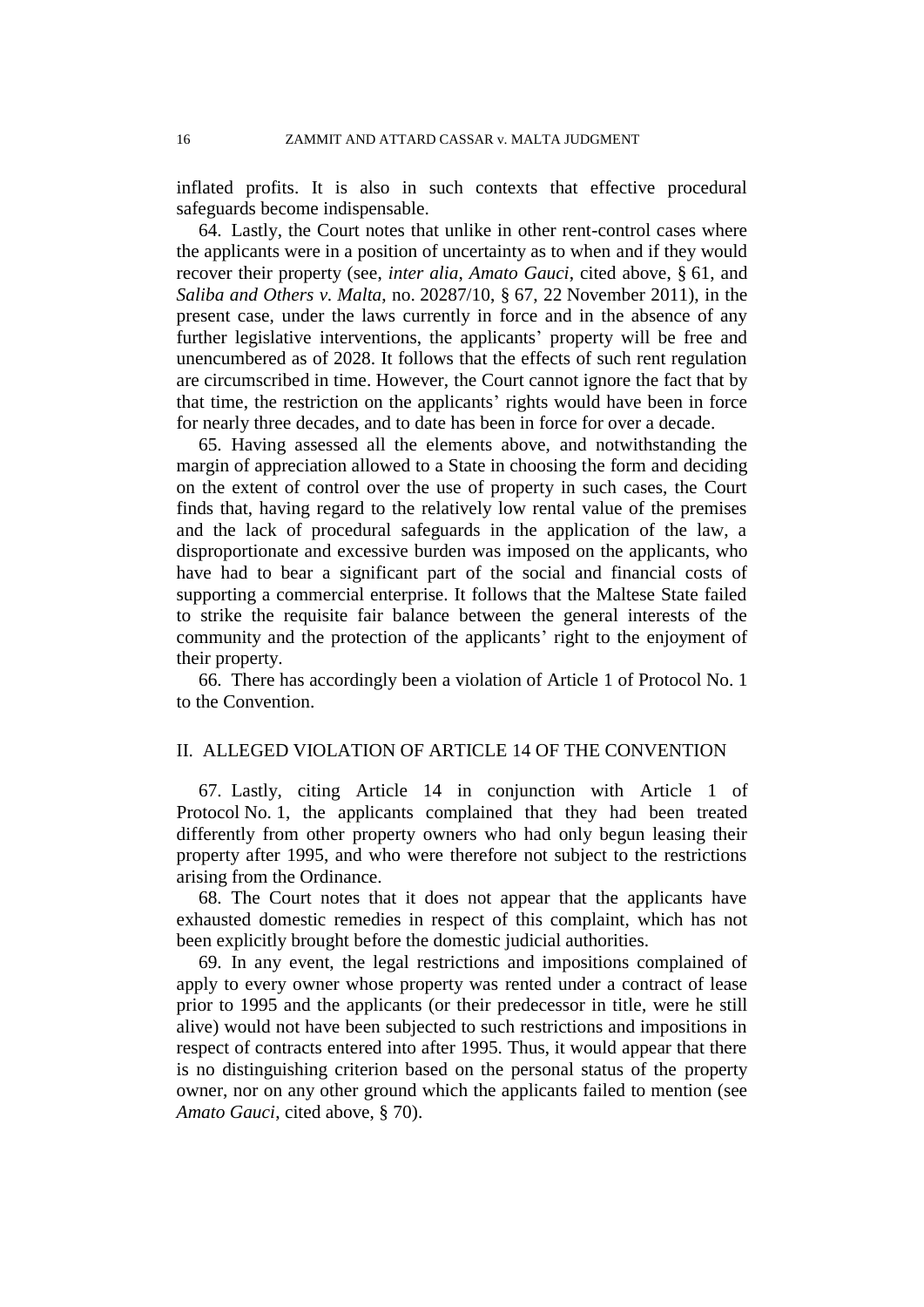70. Furthermore, no discrimination is disclosed as a result of a particular date being chosen for the commencement of a new legislative regime (see *Amato Gauci*, cited above, § 71, and *mutatis mutandis*, *Massey v. the United Kingdom*, no. 14399/02, 16 November 2004) and differential treatment arising out of a legislative change is not discriminatory where it has a reasonable and objective justification in the interests of the good administration of justice (see *Amato Gauci*, cited above, § 71, and *mutatis mutandis*, *Stacey v. the United Kingdom* (dec.), no. 16576/90, 3 December 1990). The Court notes that the 1995 amendments, which sought in effect to improve the situation of land owners in order to reach a balance between all the competing interests, by abolishing the regime which is in fact being challenged by the applicants before this Court, do not appear arbitrary or unreasonable in any way.

71. In conclusion, the complaint is manifestly ill-founded and must be rejected in accordance with Article 35 §§ 3 (a) and 4 of the Convention.

# III. APPLICATION OF ARTICLE 41 OF THE CONVENTION

## 72. Article 41 of the Convention provides:

"If the Court finds that there has been a violation of the Convention or the Protocols thereto, and if the internal law of the High Contracting Party concerned allows only partial reparation to be made, the Court shall, if necessary, afford just satisfaction to the injured party."

## **A. Damage**

73. The applicants claimed 99,000 euros (EUR) plus interest in respect of pecuniary damage for the period 2002 to 2014 (the date of their claims). Their calculation was based on an average rent of EUR 8,250, to be multiplied by twelve years, bearing in mind that according to expert evaluations, the property had a rental value in 2002 of EUR 7,000 and in 2013 of EUR 9,500. They made no claim for non-pecuniary damage.

74. The Government submitted that the applicants' claims were exorbitant and that the architect's valuations had not given any indication of a comparative analysis. They considered that the value could not be considered on the basis of an average, as worked out by the applicants. Given that the rental value had increased by EUR 2,500 over eleven years, the increase in value was of 3% per year. Moreover, the applicants were still able to withdraw the amounts deposited in court by the tenants and thus those sums (according to the Government amounting to around EUR 10,000), together with interest on them, must be deducted from the claim, as the applicants had freely chosen not to withdraw such sums. In the Government's view, an award for pecuniary damage (sic.) should not exceed EUR 10,000 jointly.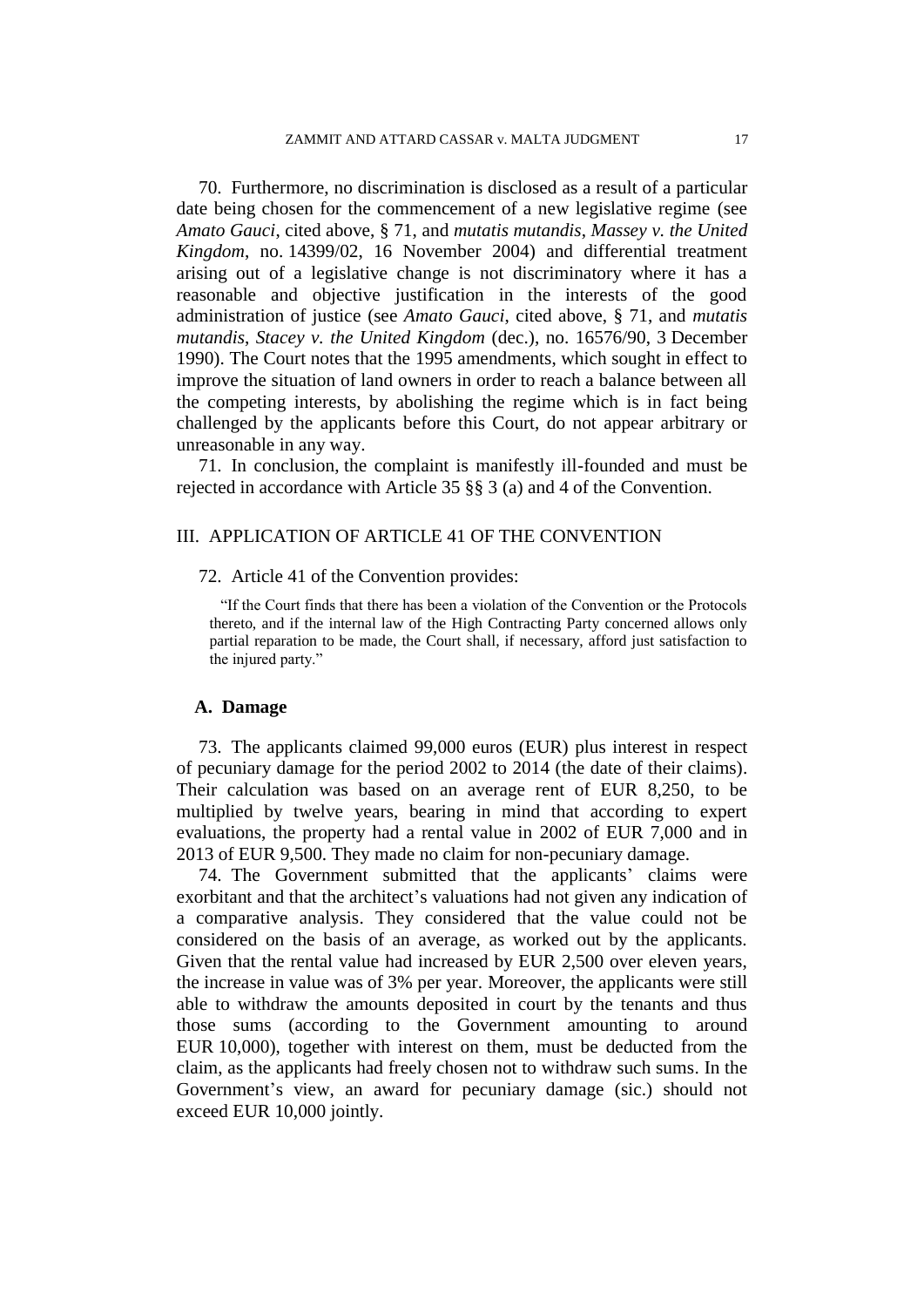75. The Court notes that the applicants seek compensation in respect of their property from December 2002 to date. The Court is of the view that the applicants should be awarded just satisfaction based on a reasonable amount of rent which would have provided them with more than a minimal profit (see *Fleri Soler and Camilleri v. Malta* (just satisfaction), no. 35349/05, § 18, 17 July 2008). In assessing the pecuniary damage sustained by them, the Court has, as far as appropriate, considered the estimates provided and had regard to the information available to it on rental values in the Maltese property market during the relevant period. The Court notes that legitimate objectives in the "public interest", such as those pursued in measures of economic reform or measures designed to achieve greater social justice, may call for less than reimbursement of the full market value (see, *inter alia*, *Jahn and Others v. Germany* [GC], nos. 46720/99, 72203/01 and 72552/01, § 94, ECHR 2005-VI, and *Amato Gauci*, cited above, § 77). Nonetheless, the Court bears in mind that the property was not used for securing the social welfare of tenants or preventing homelessness (see *Fleri Soler* (just satisfaction) cited above, § 18). Thus, the situation in the present case might be said to involve a degree of public interest which is significantly less marked than in other cases and which does not justify such a substantial reduction compared with the free market rental value (compare also *Amato Gauci*, cited above, § 77, and *Ghigo v. Malta* (just satisfaction), no. 31122/05, § 20, 17 July 2008).

76. The Court considers that a one-off payment of 5% interest should be added to the above amount (ibid.).

77. It takes note that the sums deposited in court by the tenants over the years remain retrievable by the applicants and are therefore deducted.

78. Bearing those principles in mind, the Court considers it reasonable to award the applicants, jointly, EUR 40,000 in pecuniary damage.

79. The Court notes that the applicants have not claimed any nonpecuniary damage and therefore makes no award under that head.

## **B. Costs and expenses**

80. The applicants also claimed EUR 9,681, as per an official bill submitted to the Court, plus 18% value added tax (VAT) on that amount, for the costs and expenses incurred before the domestic courts (namely proceedings before the RRB and constitutional redress proceedings) and EUR 478 for those incurred before the Court.

81. The Government contested the amount of costs for the proceedings before the RRB and the Court of Appeal, without any explanation. They further noted that the applicants had not submitted receipts of payment in relation to the constitutional proceedings. They further considered that VAT was applicable only to professional services, not to court registry fees.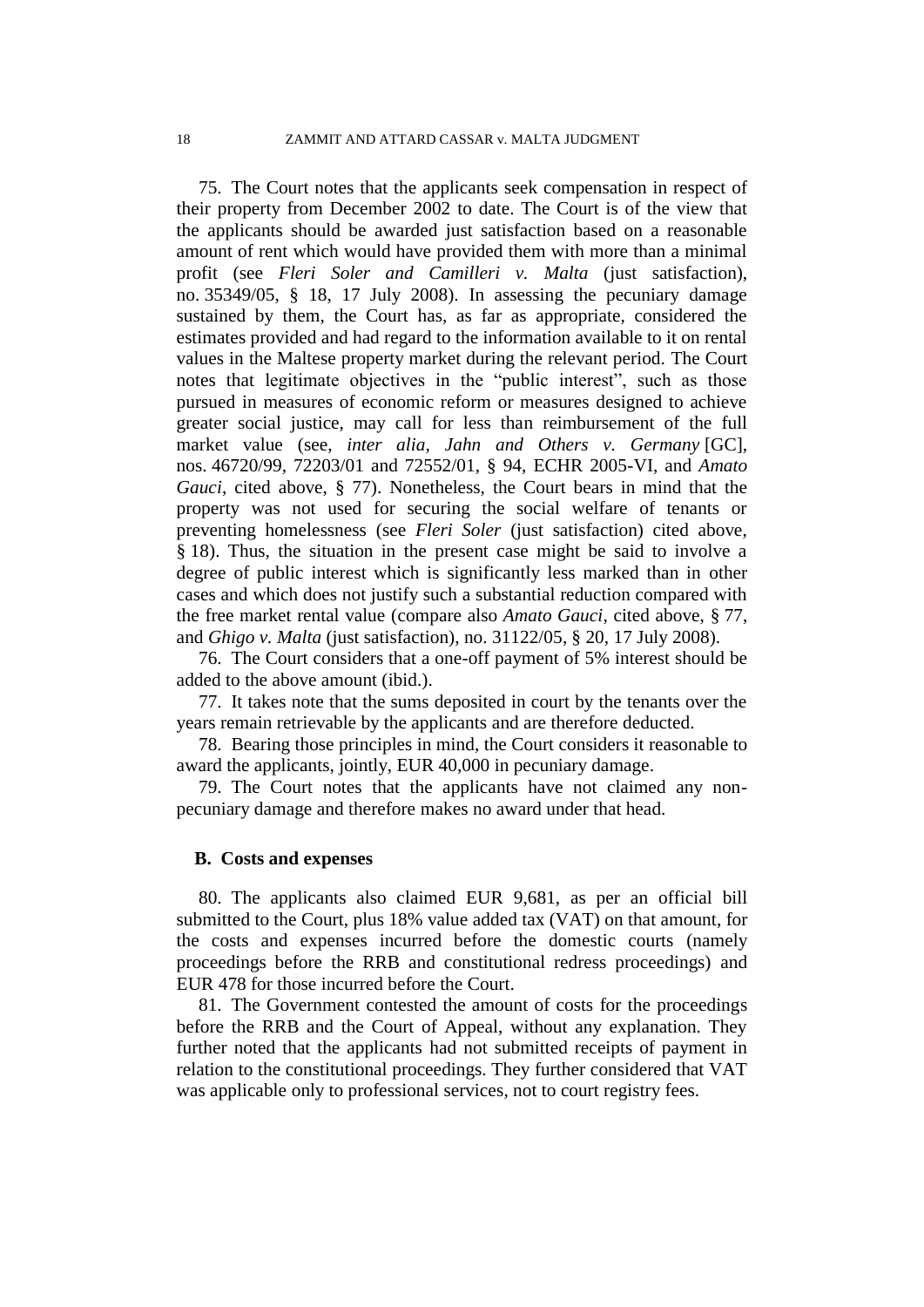82. According to the Court's case-law, an applicant is entitled to the reimbursement of costs and expenses only in so far as it has been shown that these have been actually and necessarily incurred and are reasonable as to quantum. In the present case, the Court notes that the official bill for costs submitted by the applicants appears to cover the costs of the entirety of the domestic proceedings. In any event, the applicants claim is solely in respect of the sums contained therein, and no separate claim was made in respect of the constitutional proceedings. Regard being had to the documents in its possession and the above criteria, as well as the fact that part of the application was declared inadmissible, the Court considers it reasonable to award the sum of EUR 10,000 covering costs under all heads, plus any tax that may be chargeable to the applicants.

## **C. Default interest**

83. The Court considers it appropriate that the default interest rate should be based on the marginal lending rate of the European Central Bank, to which should be added three percentage points.

# FOR THESE REASONS, THE COURT, UNANIMOUSLY,

- 1. *Declares* the complaint concerning Article 1 of Protocol No. 1 to the Convention admissible and the remainder of the application inadmissible;
- 2. *Holds* that there has been a violation of Article 1 of Protocol No. 1 to the Convention;
- 3. *Holds*

(a) that the respondent State is to pay the applicants, jointly, within three months from the date on which the judgment becomes final in accordance with Article  $44 \frac{8}{9}$  2 of the Convention, the following amounts:

(i) EUR 40,000 (forty thousand euros) in respect of pecuniary damage;

(ii) EUR 10,000 (ten thousand euros), plus any tax that may be chargeable to the applicants, in respect of costs and expenses;

(b) that from the expiry of the above-mentioned three months until settlement simple interest shall be payable on the above amounts at a rate equal to the marginal lending rate of the European Central Bank during the default period plus three percentage points;